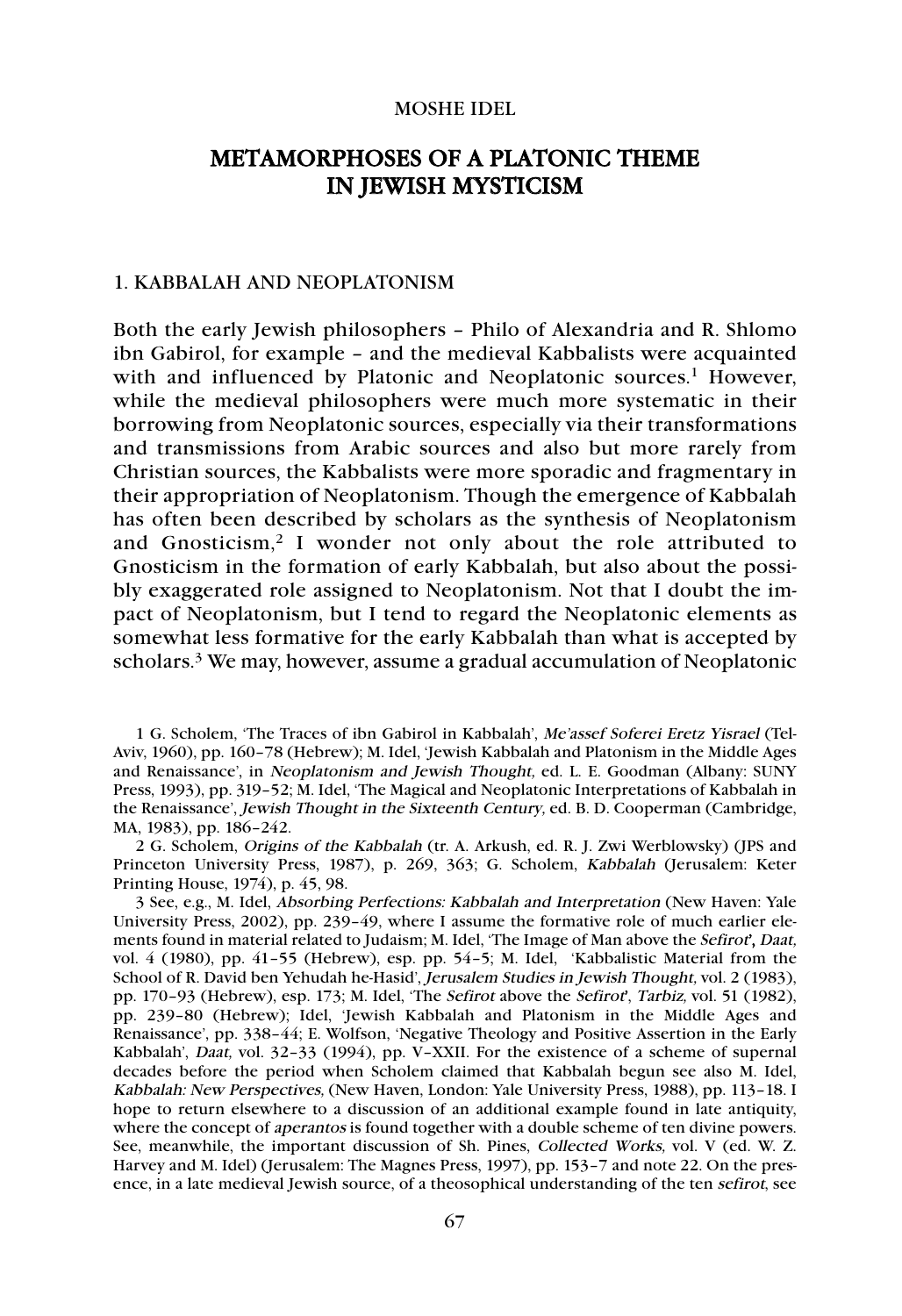elements in some Kabbalistic circles over time, an accumulation that is dramatically increased during the Renaissance era by a renewed interest in Plato, Plotin and Neoplatonism in general. $4$ 

An important moment in this increase of Neoplatonism in Kabbalah may be discerned toward the last decades of the 13th century, in the writings of R. Isaac ben Abraham ibn Latif, R. Moshe de Leon, R. David ben Abraham ha-Lavan, R. Nathan ben Sa'adyah Harar and R. Isaac of Acre. Below, we shall consider a discussion found among the lost writing of the latter author, which reflects a reverberation of a Platonic theme and served as a prooftext, and perhaps more, for the formulations of some 18th -century views in Hasidism.

#### 2. R. ISAAC OF ACRE'S STORY

Let me start with some bibliographical details regarding the provenance of the text. At some time in the 1570s, a Safedian Kabbalist, R. Elijah de Vidas composed one of the most influential books of Jewish Kabbalistic ethics: Sefer Reshit Hokhmah. This is a voluminous compendium of Kabbalistic ethics, intended to influence the larger public with a view to their pursuing a life of sanctity according to Kabbalistic values. Its success was immediate and astonishing: The rather voluminous book was printed, abridged, translated, and widely disseminated.<sup>5</sup> De Vidas' discussions draw upon a variety of Kabbalistic and ethical sources available in 16th-century Safed, not all of them extant now. By doing so, he perhaps saved some precious excerpts from loss or oblivion, and mediated between older layers of Kabbalistic writings and the later audiences that read his book. By choosing to introduce them in his book, de Vidas not only saved them from oblivion but also conferred upon them an aura of authority. One of these fascinating pieces is the following story, preserved out of a lost book of the itinerant Kabbalist R. Isaac ben Shmuel of Acre in the late 13th century and early 14th century:

[A] Thus we learn from a story written by R. Isaac of Acre, of blessed memory, who said that one day the princess came out of the bathhouse, and one of the idle people saw her and sighed a deep sigh and said: "Who would give me my wish, that I could do with her as I like!" And the princess answered and said: "That shall come to pass in the graveyard, but not here." When he heard these words he rejoiced, for he thought that she meant for him to go to the graveyard to wait for

*(cont. from previous page)* E. Wolfson, 'The Theosophy of Shabbetai Donnolo, with Special Emphasis on the Doctrine of the Sefirot in Sefer Hakhmoni', Jewish History, vol. 6 (1992) = The Frank Talmage Memorial, vol. II, pp. 281–316; E. Wolfson, Along the Path (Albany: SUNY Press, 1995), pp. 68–9.

4 See in M. Idel's studies referred to in notes 1 and 3 above.

5 See M. Pachter, 'Sefer Reshit Hokhmah of Rabbi Eliahu de Vidas and Its Abbreviations', Qiriat Sefer, vol. 47 (1972), pp. 686–710 (Hebrew); B. Sack, 'The Influence of Cordovero on the Seventeenth-Century Jewish Thought', in Jewish Thought in the Seventeenth Century, ed. I. Twersky and B. Septimus (Cambridge, MA, 1987), pp. 365–79.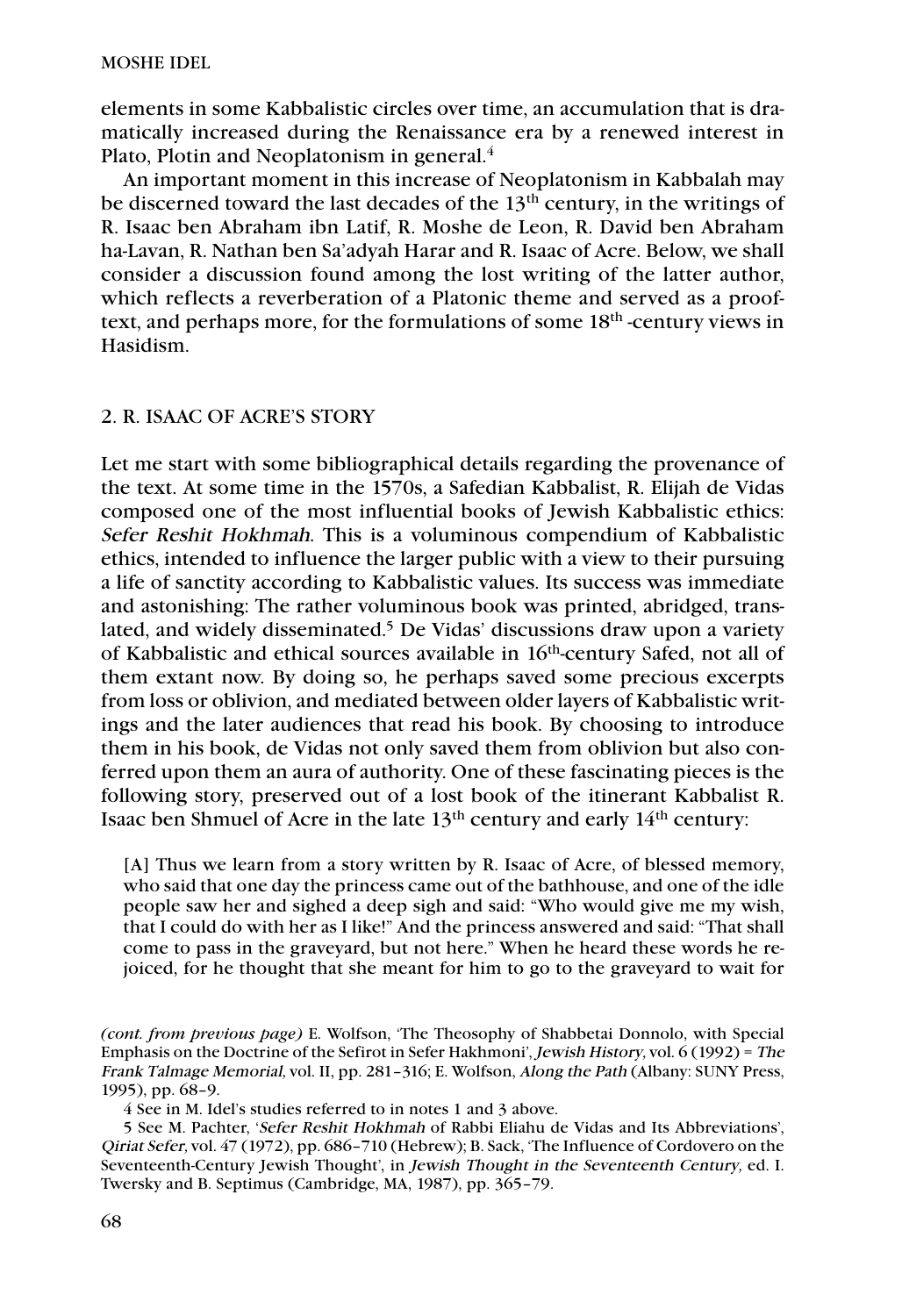her there, and that she would come to him and he would do with her as he wished. [B] But she did not mean this, but wished to say that only there great and small, young and old, despised and honoured – all are equal, but not here, so that it is not possible that one of the masses should approach her. [C] So that man rose and went to the graveyard and sat there, and he adhered the thought of his intellect to her, and always thought of her form. And because of his great longing for her, he removed his thoughts from everything sensual, but put them continually on the form of that woman and her beauty. Day and night, all the time, he sat there in the graveyard, there he ate and drank, and there he slept, for he said to himself, "If she does not come today, she will come tomorrow." This he did for many days, and because of his separation from the objects of sensation, and the exclusive attachment of the thought of his soul to one object and his concentration and his total longing, his soul was separated from the sensibilia and attached itself only to the intelligibilia until it was separated from all sensibilia, including that woman herself, and it was united with God. And after a short time he cast off all sensibilia and he desired only the Divine Intellect, and he became a perfect servant and holy man of God, so that his prayer was heard and his blessing was beneficial to all passers-by, so that all the merchants and horsemen and foot-soldiers who passed by came to him to receive his blessing, until his fame spread far about. [D] Thus far is the quotation as far as it concerns us. And he went on at length concerning the high spiritual level of this ascetic. And R. Isaac of Acre wrote there in his account of the deeds of the ascetics, that he who does not desire a woman is like a donkey, or even less than one, the point being that from the objects of sensation one may apprehend the worship of God.6

There can be no doubt that R. Isaac of Acre was interested in anecdotes concerning the lives of famous figures in Judaism and that he passionately collected them. In fact, this seems to be one of his characteristics in comparison to other early Kabbalists who were less inclined to deal with hagiography. Indeed, it seems, as Amos Goldreich has pointed out, that he composed a book dedicated to this topic, entitled Sefer Divrei ha-Yamim now lost.7

Someone haunted by historical curiosity, wishing to know when and where such a story has been committed first to writing in Hebrew literature, will face a problem establishing the time and the locale of the story. R. Isaac wandered from the Galilean town of Acre, still dominated by the crusaders, where he was a student in a yeshivah before the fall of the town in 1291 to the Mameluks, to Spain. He visited Catalunia and Castile, and perhaps, later on, also Northern Africa. This long itinerary does not help in identifying the area where he heard the story. But, as Paul Fenton has

6 Sefer Reshit Hokhmah, Sha`ar ha-'Ahavah, ch. 4 (ed. H. Y. Waldman) (Jerusalem, 1984), vol. 1, p. 426; M. Pachter, 'The Concept of Devekut in the Homiletical Ethical Writings in 16th Century Safed', in Studies in Medieval Jewish History and Literature, ed. I. Twersky (Cambridge, MA, 1984), vol. II, p. 220; M. Pachter, 'Traces of the Influence of R. Elijah de Vidas's Reshit Hockhma upon the Writings of R. Jacob Joseph of Polonnoye', in Studies in Jewish Mysticism, Philosophy and Ethical Literature Presented to Isaiah Tishby, ed. J. Dan and J. Hacker (Jerusalem, 1986), pp. 569–92 (Hebrew).

7 See R. Isaac of Acre, Me'irat `Einayim (ed. A. Goldreich) (Jerusalem: Hebrew University, 1984), p. 409.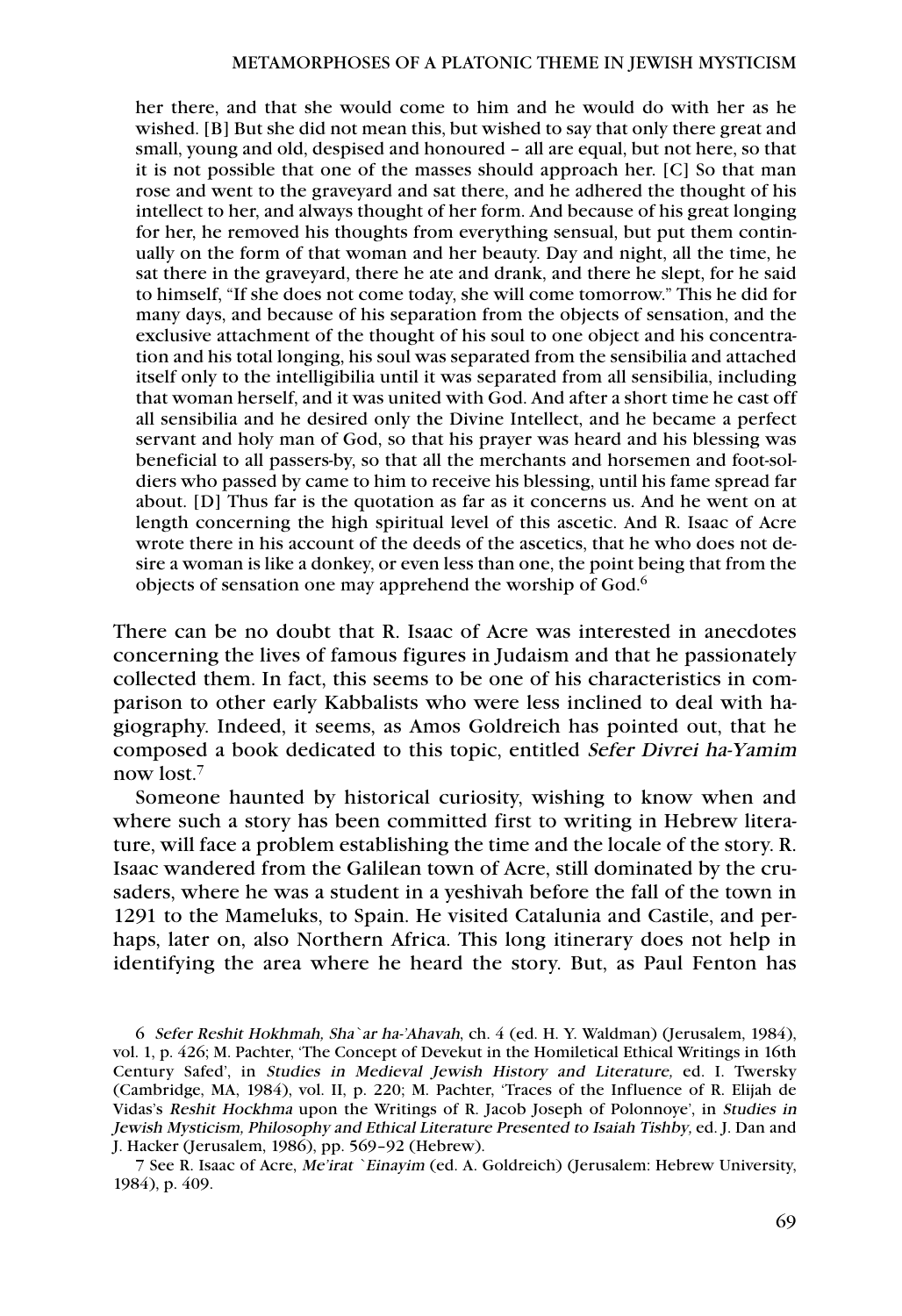pointed out, there is a good reason to assume a Sufi background. Unfortunately, the parable was preserved only in a truncated form, as the remark of de Vidas indicates: "Thus far is the quotation as far as it concerns us and he went on at length," and our subsequent attempts to ponder on the significance of the parable depend upon what the 16<sup>th</sup>-century Safedian Kabbalist selected as relevant. A truncated quote, from a lost book, written by an errant Kabbalist, perhaps somewhere on one of the shores of the Mediterranean Sea, at some time between 1290 and 1320, these are all the reliable data we have. It is very difficult to ground his thought, which is true of the ideas of several other Kabbalists of his generation, like his older contemporary R. Abraham Abulafia.

Moreover, I assume that there is a small, though significant, interpolation in the text, a fact that may reduce its reliability. Nevertheless, it seems that the intrinsic complexity of the text on the one hand and its historical importance on the other deserve a sustained interpretative effort.

## 3. THE SPIRITUAL METAMORPHOSIS OF AN IDLE MAN

The main protagonist of R. Isaac's story is an idle man, who becomes an ideal man. It is the possibility of this transformation that is exemplified by the story, and I would like to follow the few indications dealing with the different processes involved in this transformation. Let me start with the starting point of the protagonist. He is described as Yoshev Keranot, namely someone who sits at the corner of the street, apparently doing nothing. I assume that for a Jewish audience this phrase means someone who does not study Torah, perhaps also someone who does not work. His basic characterisation is his propensity for corporeal things: his sole wish, according to the story, is to take possession of the princess's body. The princess apparently accepts the direct approach of the idle man and even agrees to meet him, but in a rather unusual place: a cemetery. It is at this place, where all human desires are terminated, that the idle man hopes that his particular desire will be fulfilled. By his blind desire, he becomes trapped into a frustrating expectation for a meeting with a princess who never arrives.

However, the process of expectation, nourished by an erotic longing, has an unexpected effect: it dramatically affects the spiritual orientation of the idle man. By thinking repeatedly about the external form of the princess, he gradually elevates from the corporeal to the spiritual. He was obsessed by the image of the princess and this obsession is the reason why she becomes the only object of his thoughts: a fixed idea. The idle man becomes, malgré lui, a contemplator of a form he has seen only once, and his life was changed by this short, accidental, but nevertheless fateful encounter. In other words, we may describe the idle man as an egoistic person who attempts to exploit the other, but then becomes an altruistic personality, blessing and helping others. The shift from one state to another takes place in the cemetery, a place where possession is meaningless.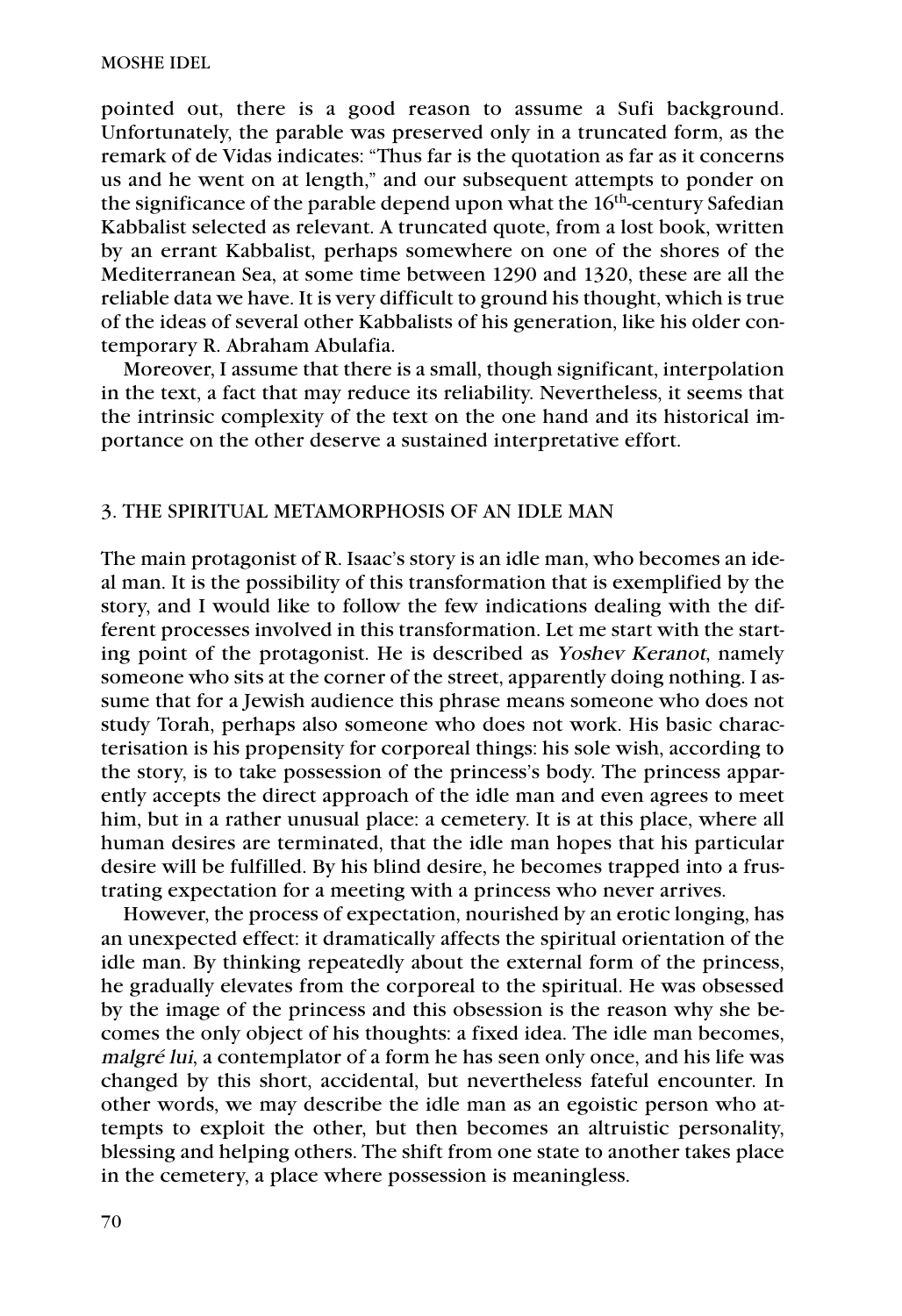We may describe the two main changes in the status of the idle man as follows: the movement in space from the town to the cemetery, namely the horizontal shift, is the trigger of a subsequent vertical shift, which leaves the corporeal entities and concentrates upon the supernal spiritual entity.

Let me document the nature and importance of this spiritual shift from other writings of R. Isaac; this approach seems to me valuable, even in the case of a story that was adopted by R. Isaac from another source, since the terminology used in the story reflects R. Isaac's characteristic style. In his better-known Sefer Me'irat 'Einayim, he adduces, in the name of one of his teachers, the following tradition:

From the wise man R. Nathan, may he live long, I heard… that when man leaves the vain things of this world, and constantly attaches his thought and his soul above, his soul is called by the name of that supernal level which it attained, and to which it attached itself. How is this so? If the soul of the practitioner of hitbodedut was able to apprehend and to commune with the Passive Intellect, it is called 'the Passive Intellect,' as if it itself were the Passive Intellect; likewise, when it ascends further and apprehends the Acquired Intellect, it becomes the Acquired Intellect; and if it merited to apprehend to the level of the Active Intellect, it itself is the Active Intellect; but if it succeeds in clinging to the Divine Intellect, then happy is its lot, for it has returned to its foundation and its source, and it is literally called the Divine Intellect, and that man shall be called a 'man of God,' that is, a divine man, creating worlds because behold "Rabba created a man"8. 9

Elsewhere I suggested R. Nathan was a student of Abraham Abulafia, who had in Sicily a disciple named R. Nathan ben Sa'adya Harar. <sup>10</sup> In this quote, as in the story of the princess, we read of a spiritual ascent, through which man becomes "a man of God." In both cases hitbodedut and devekut are mentioned, although in the latter case it is difficult to determine the exact relationship between the two concepts. Likewise, the supernatural qualities of the man of God are mentioned in both passages: according to R. Nathan he is "a creator of worlds," while in the parable of the princess the saint is described as "his prayer is heard and his blessing is efficacious," and the end of the first quotation from Sefer Me'irat 'Einayim deals with prophecy which enables the prediction of the future. Also the resort to the words mahashevet and nafsho in similar contexts may point to a shared terminology. Thus we may assume that, inadvertently, the idle man undergoes, while in solitude, a process of initiation that makes him much more powerful than beforehand. This process includes corporeal isolation and mental concentration. To a certain extent, the idle man becomes a shaman.

An examination of the passages relating to hitbodedut from the writings of R. Isaac of Acre indicates that its purpose was to remove the thought

<sup>8</sup> BT. Sanhedrin, fol. 65a.

<sup>9</sup> R. Isaac of Acre, Me'irat `Einayim (ed. Goldreich), p. 222.

<sup>10</sup> Natan ben Sa`adyah Har`ar, Le Porte della Giustizia, a Cura di Moshe Idel (tr. M. Mottolese) (Milano: Adelphi, 2001).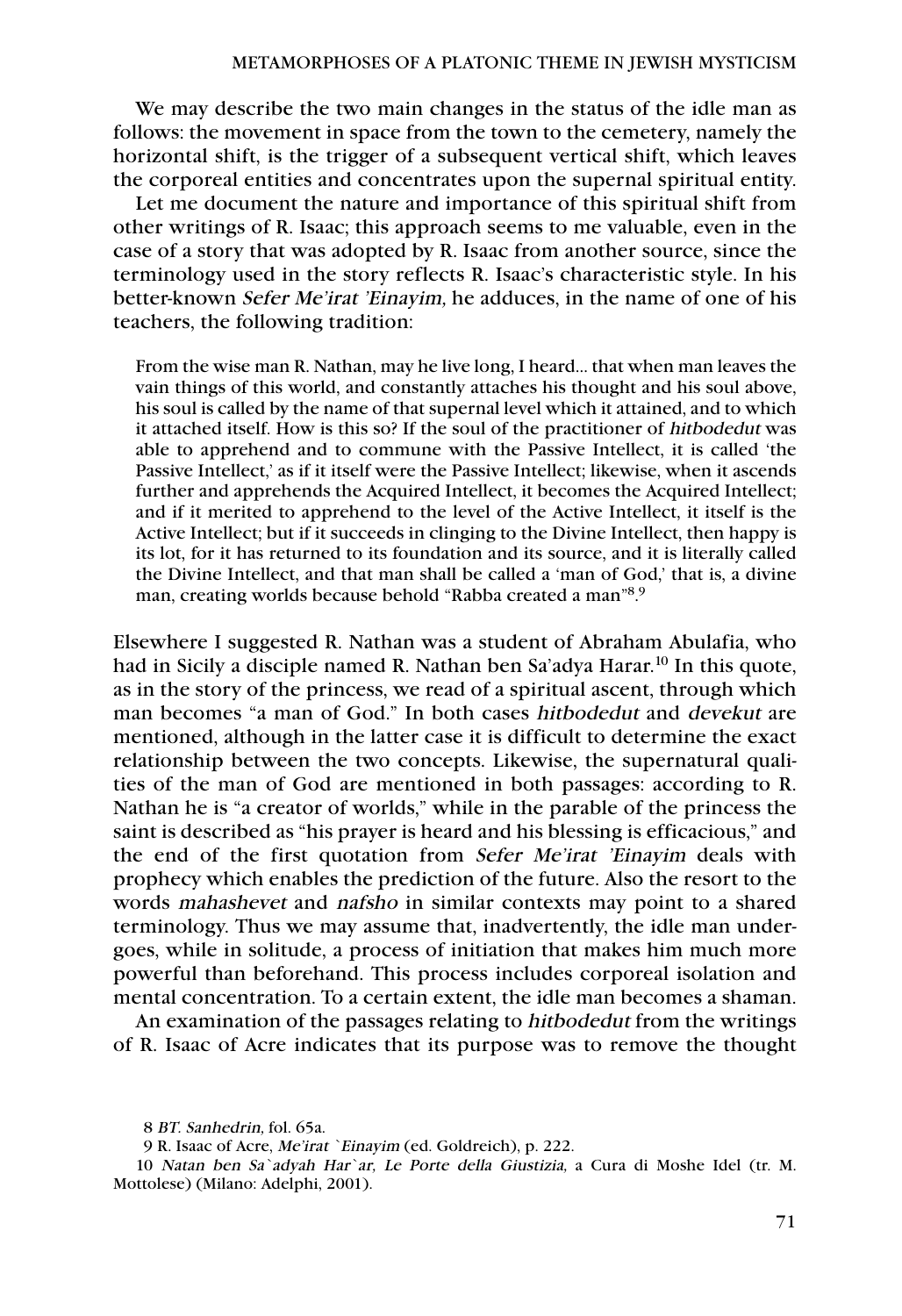process from objects of sensation, and to lift it up to the intelligibles or even to the highest levels of the world of Intellect.<sup>11</sup> The final goal of this process of ascent is to commune with God Himself, as is clear from the parable of the princess. This is also true in the quotation from R. Nathan, where devekut to the Divine Intellect is mentioned and we shall have more to say about the terminological details describing this process below.

The attainment of union with the divine intellect is, however, not the ultimate attainment of the former idle man. By becoming a devotee to God, the idle man becomes the centre of pilgrimage; he is visited by itinerant figures, the liminal persons who may be understood as constituting a communitas. In other words, by moving outside society, the recluse becomes the centre of another, mobile society. From an idle man, unable to do anything, the protagonist becomes an ideal one, omnipotent, a thaumaturge cultivated by many for his powers. Thus, the horizontal move outside society is followed by a vertical move, which invites another horizontal move, that of the others, who reintegrate the recluse into their society by becoming his disciples or people in search of his occult powers. Or, to formulate it differently: the social marginality of the protagonist in the first place – an idle man – invites the liminality of the first horizontal move which becomes the reason for the centrality of the second horizontal move.

How are these new and unexpected powers achieved: in the circle of Kabbalists to which this Kabbalist belonged, at least for a period of his career, namely, ecstatic Kabbalah hitbodedut was conceived to be part of a technique of concentration and indispensable for attaining an experience of attachment of the human soul to God. Moreover, according to R. Isaac of Acre, the act of hitbodedut may also serve as a means of drawing the Divine pleroma down into the human soul:

When man separates himself from the objects of sensation and concentrates and removes all the powers of his intellective soul from them, but gives them a powerful elevation in order to perceive Divinity, his thoughts shall draw down the abundance from above and it shall come to reside in his soul. And that which is written, "Once in each month" is to hint to the practitioner of hitbodedut that his withdrawal from all objects of sensation must not be absolute, but rather "half to God and half to yourselves," which is also the secret of the half-shekel, "the rich man should not add, nor the poor man subtract, from the half-a-shekel",<sup>12</sup> whose esoteric meaning is "half of one's soul," for shekel<sup>13</sup> alludes to the soul.<sup>14</sup>

11 For R. Isaac of Acre's resort to this term as pointing to concentration of mind see M. Idel, Studies in Ecstatic Kabbalah (Albany: SUNY Press, 1989), pp. 112–19.

12 Exodus 30:15.

13 The numerical equivalent of *sheqel* like *nefesh* – soul, is 430. The reference to division of the meditator's concerns between the sensory and intellective world, i.e., "half for you, half for God," is to BT, Pesahim, fol. 68b.

14 See Judah ben Nissim ibn Malka, Judaeo-Arabic Commentary on the Pirkey Rabbi Eli`ezer with a Hebrew Translation and Supercommentary by Isaac b. Samuel of Acco (ed. P. B. Fenton) (Jerusalem, 5791), p. 41.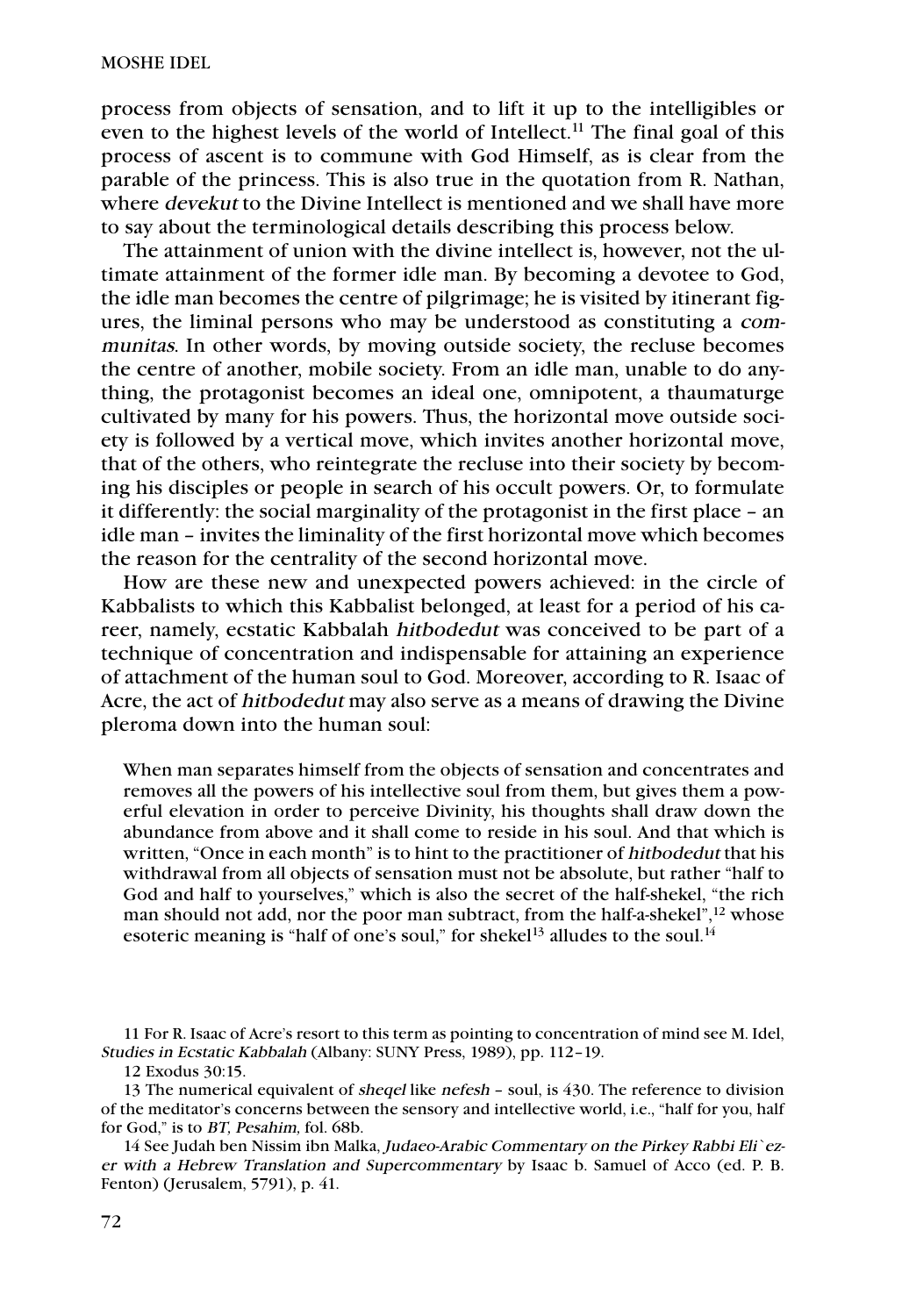The implication of this passage is that R. Isaac, or his source, could understand the ascent of the thought to the source of beauty during the isolation practice, as able to cause the descent of the abundance. Such a combination of spirituality and magic is found also elsewhere in R. Isaac of Acre and is part of a more comprehensive mystico-magical model recurrent in Jewish mysticism. It is this coupling of spiritual ascent with magical power that distinguishes the Platonic and some Neoplatonic descriptions of the ascent of mind to God from the Kabbalist ones, which incorporated magical effects, too. So, for example, we learn from one of the Hebrew versions of Plotin's description of the ascent on high as transmitted in the Middle Ages:

Aristotle has said: Sometimes I become self-centred and remove my body and I was as if I am a spiritual substance, without a body. And I have seen the beauty and the splendour and I become amazed and astonished. [Then] I knew that I am part of the parts of the supernal world, the perfect and the sublime and I am an active being [or animal]. When this has become certain to me, I ascended in my thought from this world to the Divine Cause [ha-'Illah ha-'Elohit] and I was there as if I were situated within it and united in it and united with it, and I was higher than the entire intellectual world and I was seeing myself as if<sup>15</sup> I am standing within the world of the divine intellect I am was as if I was united within it and united with, as if I am standing in this supreme and divine state.<sup>16</sup>

As in R. Isaac's story, isolation and concentration precede here the ascent on high and the adherence to the highest cause, after transcending the intellectual realm. Despite the similarity between the two passages, and the availability of the Plotinian passage to Jewish thinkers since the 13th century, my point is not that of a historical direct influence on R. Isaac or on his source. I am concerned here in pointing out the difference between them; Plotin, unlike some of his followers, such as Jamblicus, was concerned with the mystical attainment, despising the acquisition of magical power. Thus, though Platonic in origin, and even Neoplatonic in its description of the ultimate trans-intellectual attainment, the story reported by R. Isaac integrates elements that may start with late Neoplatonism, which could have interpreted Plato in a magical – in their own terminology "theurgical" – manner, and thus open the Platonic discourse to a more magical interpretation, which adds a 'practical' sequel to the spiritual attainment. Likewise Platonic in origin is the implicit distinction that may be extracted from the story between lovers of body and lovers of wisdom. In fact, the story implies such a

<sup>15</sup> The recommendation to imagine oneself as part of the supernal world recurs in later Hasidism, and may be influenced by Jewish sources, which adopted Plotinian views. See, e.g., R. Yehudah Albotini's Sullam ha-`Aliyah (ed. Y. E. Porush) (Jerusalem, 1989), p. 73.

<sup>16</sup> R. Shem Tov ben Joseph ibn Falaquera, second half of 13th century Spain, Sefer ha-Ma`alot (ed. L. Venetianer) (Berlin, 1894), p. 22, paraphrasing Plotin's Enneads, IV,6,8,1. This passage, in slightly different versions, was quoted by several Jewish authors in the Middle Ages, including R. Moshe de Leon. See P. B. Fenton (Yinon), 'Shem Tov Ibn Falaquera and the Theology of Aristotle', Daat, vol. 29 (1992), pp. 27–39. (Hebrew), esp. pp. 31–2.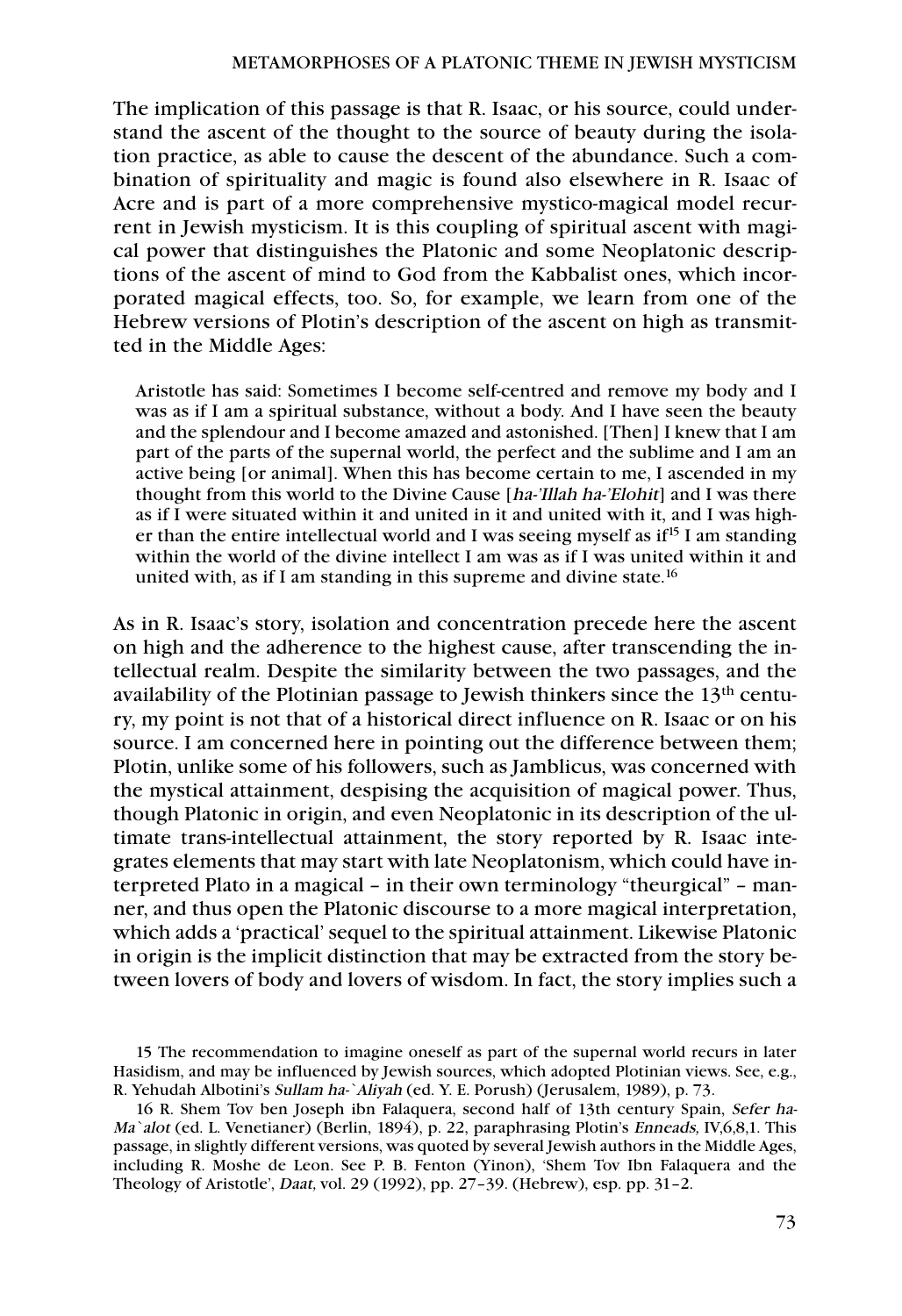development, although it attempts to move beyond it to the lover of God reminiscent of Plato.

By resorting to the term 'Ish in the context of a relation between the male mystic to a female, the daughter of the king, R. Isaac opens the possibility of understanding the male aspect of man as pertinent also for his encounter with God, represented by a female entity, the Shekhinah. In fact, it is in his writings that the biblical 'Ish ha-'Elohim is understood, following some earlier Kabbalistic traditions, as pointing to a human male in relation to a female divine. Unlike the views found in Diotima's speech and in some forms of Kabbalistic descriptions of their relation to God during the mystical experience as females, R. Isaac seems to be determined to keep with the original male gender of the mystic also during the mystical experience. Or, to put it in other words: one of the common transformations during the mystical experiences involves the feeling of male mystics that they are, or become for a while, females in relation to the supernal power encountered during the mystical experience, envisioned as male. According to a recent interpretation of Plato's theory of eros, this may also be the case in the *Symposium*.<sup>17</sup> In Kabbalistic literature this is the case of Abraham Abulafia and I am confident that R. Isaac was acquainted with Abulafia's theories and was even influenced by them. Here, however, he followed a theosophical conceptualisation of the nature of the mystical experience. The preference of an understanding of the mystic as male during the experience is also coherent with the more powerful image that looms from the final stage of the story, where the idle man becomes a shaman.

# 4. WHO IS THE PRINCESS?

The second protagonist of the story, the daughter of the king, also underwent a transformation. One might well ask whether it is possible to identify the exact nature of the princess in this story. She is portrayed there exclusively as an earthly entity, but this level of understanding seems to me insufficient for understanding the story. In passage D quoted about from Reshit Hokhmah in the name of R. Isaac, he states that "from the sensual one must understand the nature of divine worship" all this in the context of lust for a woman. Concentration on an unfulfilled erotic desire causes the soul to leave the world of the senses, that is, the physical form of the princess, and to cling to intelligibles, and afterwards to God Himself. In his Me'irat 'Einayim R. Isaac of Acre writes that:

It is not like your thoughts in the objects of sensation, but it speaks of the intelligibilia, which are commanded by the 'atarah. The letter 'ayin is the initial of the

<sup>17</sup> M. Finkelberg, 'Plato's Language of Love and the Female', HTR, vol. 90:3 (1997), pp. 231–61.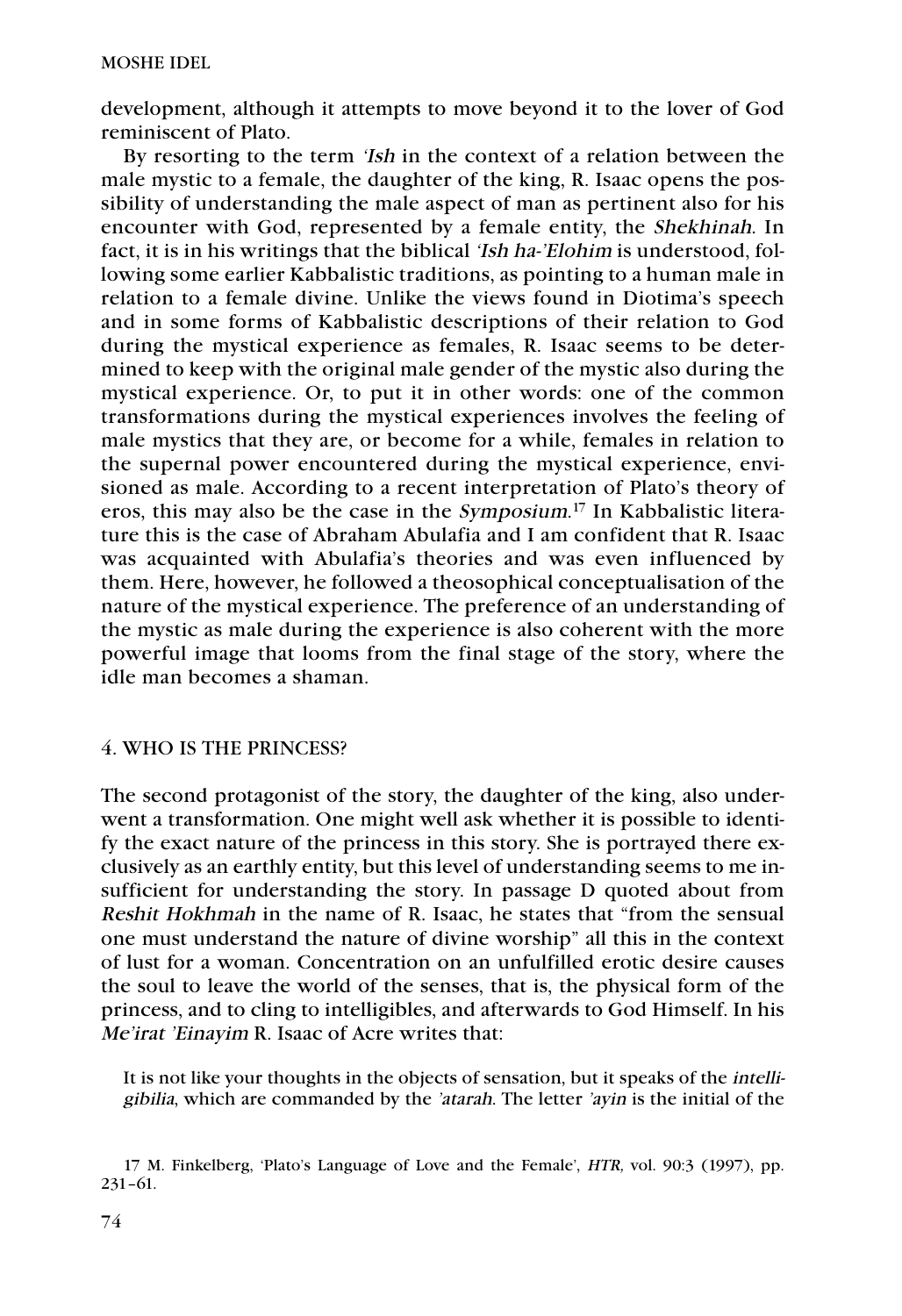word 'atarah [crown], which corresponds to the sefirah of Malkhut, which is the Shekhinah. 18

This Kabbalist identifies, therefore, the intelligibilia with the Shekhinah. Furthermore, immediately following the passage quoted above he adds: "…see the parable of the princess, etc., as explained in Keter Shem Tov [by R. Shem Tov ibn Gaon]: 'the Torah [spoke here of] the unification of 'atarah."<sup>19</sup> The princess mentioned here is dealt with in R. Shem Tov ibn Gaon's book, in the context of a Talmudic parable dealing with the unification of the lower sefirah. It seems that by the identification of the crown as the princess, referring to the sefirah of Malkhut, which is in turn identified with the intellect, one may infer that in the parable of the princess it is plausible to find a withdrawal from the objects of sensation, a distancing from the physical form of the princess, while attachment to the Intellect is seen as cleaving to the supernal, ideal princess – the last, feminine sefirah, the Shekhinah, and then to God Himself. This clinging may stand for the "divine worship" in R. Isaac's story, and the practitioner of concentration who clings to God may stand for the "perfect servant." If the nexus between the "daughter of the king" as a symbol for the last sefirah, and the corporeal protagonist of the story under scrutiny here is pertinent to the way we should understand the story of the idle man, we may assume that way R. Isaac would conceptualise these two topics as pointing to an embodiment of the spiritual within the corporeal, in a manner representative of Platonic thought.

Prima facie, the sexual desire of the idle man in the opening of the parable underwent a transformation, one can even speak about a sublimation, during which the corporeal desire has been riveted to devotional spirituality and then to God. However, some details from the other writings of R. Isaac allow a more precise reading: the devotion to the intelligibles, a term betraying the Aristotelian impact, is to be understood as a devotion to the Shekhinah, conceived as the last divine manifestation. Indeed, there can be no doubt that this term, as well as the phrase "divine intellect" are additions to the story as learnt from an alien source; they reflect the standard terminology of R. Isaac in all his extant writings, where the theosophical-theurgical Kabbalah was combined with philosophical terminology on the one side, and ecstatic elements on the other side. The occurrence of the philosophical terms, murgashot and muskalot, the ideals of devekut, the issue of hitbodedut as mental concentration, as well as the Sufi elements, like the contemplation of the beauty as a mystical technique, point to a synthesis between a philosophical approach, and Sufi and ecstatic types of mysticism.

18 R. Isaac of Acre, Me'irat `Einayim, (ed. Goldreich), p. 214. See also in R. Isaac's observations on R. Yehudah ibn Malkah, Judaeo-Arabic Commentary on the Pirkey Rabbi Eli`ezer with a Hebrew Translation and Supercommentary (ed. P. B. Fenton), where the ten sefirot are described in a context that assumes their transcendence of the intelligibilia.

19 R. Isaac of Acre, Me'irat `Einayim, (ed. Goldreich), p. 214.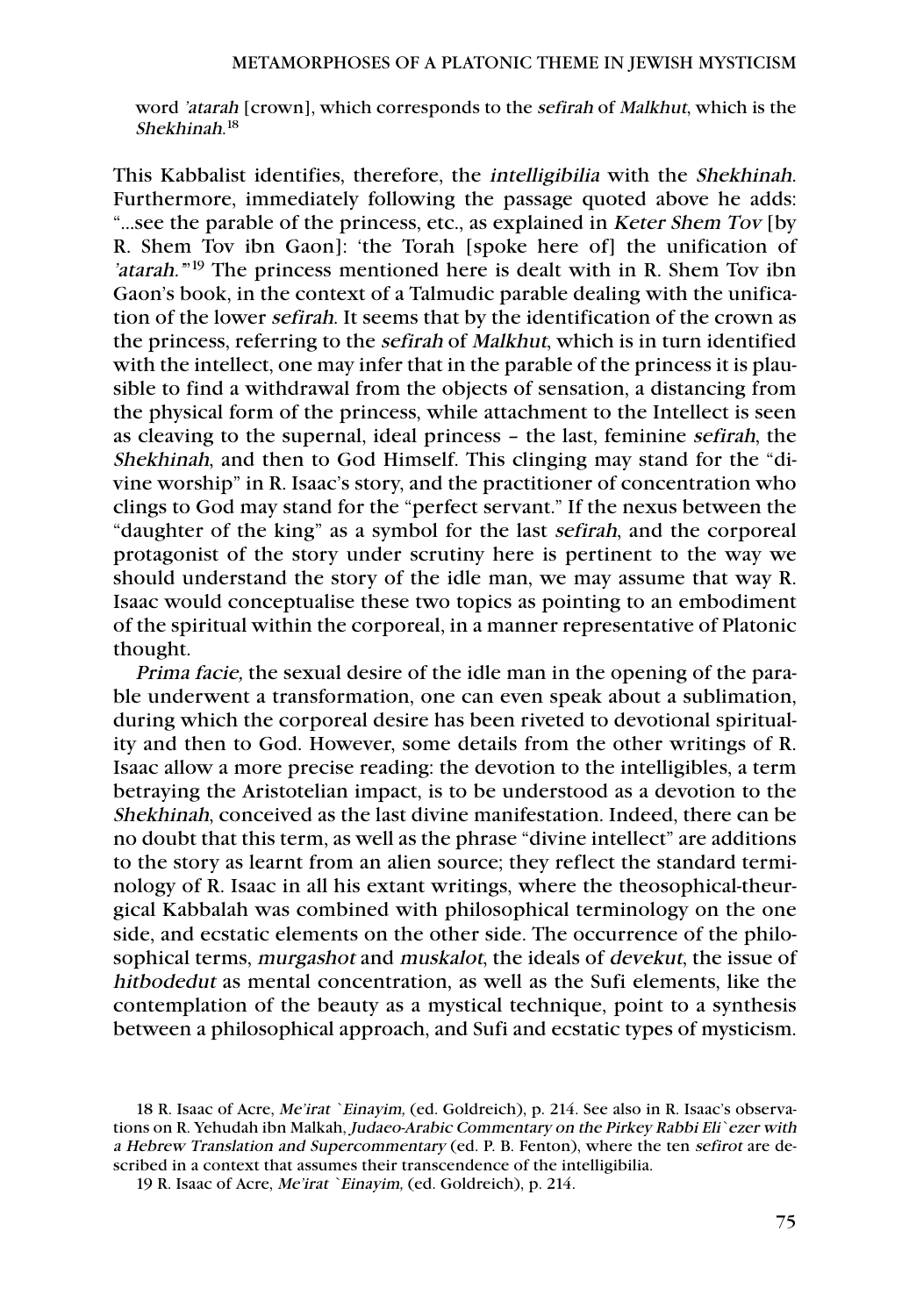Though it is possible to determine that this synthesis took place as early as the end of the  $13<sup>th</sup>$  century, it seems that some of the texts, which reflect such an encounter, are lost, including R. Isaac's book from which R. Elijah de Vidas quoted the above parable. It is interesting to observe that this encounter, which in my opinion took place in the late  $13<sup>th</sup>$  century in the Land of Israel,<sup>20</sup> was influential on the later 16<sup>th</sup>-century Safedian Kabbalah, which was instrumental in preserving it and transmitting it to the Hasidic masters, as we shall see below.

However, let us return to the content of R. Isaac's parable; the non-encounter with the princess has nevertheless spurred the idle man to search for the source of her beauty, or the beauty in her ultimate source, the supernal feminine; in fact, despite the fact that the idle man never fulfilled his lust, his story is not one of frustration but rather of a substitution of the material beauty for the spiritual; the encounter was purposely postponed in time by a divine providence, but was at the same time elevated to another, more 'sublime', level. However low as the starting point for such a spiritual journey may be, it is nevertheless indispensable; the lower beauty is, as R. Isaac of Acre is quoted by de Vidas as saying, in the end the stimulus for the religious search. In fact, a detailed analysis of the peculiar formulations used by this Kabbalist has shown that the princess was no less than the Shekhinah, the divine presence. Thus, a certain immanentistic attitude is perceptible, and this had profound implications on the way the much later Hasidic masters understood the story, as we are going to see in par. 6.

Before leaving the princess for a while, let me consider the way she is presented. According to segment B the intention of the Princess was not to educate the idle man by attracting him to a place where he will be transformed by his unfulfilled expectation, but to instruct him in matters of human hierarchy: the graveyard alone is the place where a man of humble origin becomes equal to a princess. Thus, what she had in mind was not a delay, even less an invitation, but a rejection. This 'social' reading will transform the sequel into an accidental effect of an incidental meeting. The whole story becomes a happy end, generated by a sheer misunderstanding. Such a reading will assume that the plain sense of the story is the single important one, as the princess is a corporeal lady defending her noble status by ventilating a philosophical reflection on the equalistic nature of the graveyard.

However, this 'social' reading of the story as containing the whole meaning seems to be problematic. Segment B, starting with "But" may represent a moralistic insertion, which defends the image of the princess against her apparent readiness to engage so easily an erotic offer. In fact, the erotic advance of the idle man is blamed, neither by the princess nor by the formu-

<sup>20</sup> See Idel, Studies in Ecstatic Kabbalah, pp. 79–81. As I pointed out there, pp. 73–5, R. Nathan was influenced by Sufi thought, a point that may strengthen the possibility of a nexus between the last quote and the princess story.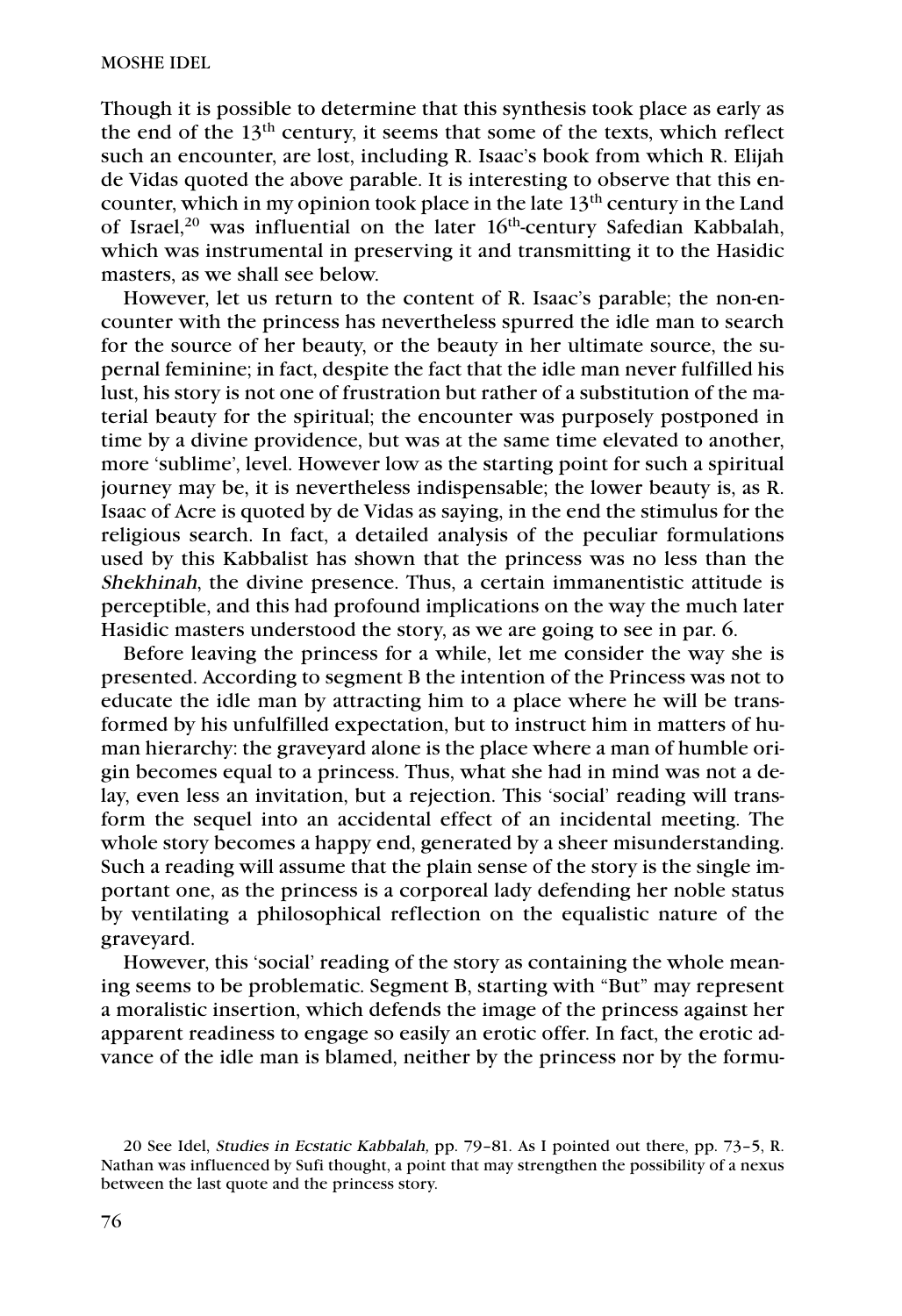lations in the sequel. On the contrary, segment D assumes that the lust of a woman is necessary for attaining the perfection of divine worship. Also the description of the female as a princess seems to be indicative of her special status: in fact, every feminine figure could fulfil the function of becoming an obsessive image of an idle man. Resorting to the appellation Bat Melekh, R. Isaac invites the readers of a Kabbalistic book to speculate about a special status of the mundane woman as the representative of a supernal feminine entity. Therefore, let me suggest that someone, perhaps even R. Isaac himself, inserted segment B in order to allow a double reading to the story: on the plain level it is a matter of human hierarchy that imposes on the audacious idle man an even more marginal status than before. On another level, his lust induced him into an adventure that has its own logic, because it has been premeditated: the princess is no other than the Shekhinah, whose advice is both a rejection and an invitation. After all, as suggested above, he did meet the spiritual counterpart of the princess. This double reading of a non-biblical story, which R. Isaac adopted from a non-Jewish source, is not unique but can also be demonstrated in another, similar, instance.

Let me insist for a moment on the possibility of reading the story as involving a meeting with the spiritual princess at the end. The mundane interpretation claims that only in the graveyard are all things equal, all this as an answer for the idle man's erotic advance that remained corporeally unfulfilled. However, if the term 'Ish 'Elohim is understood as pointing, as it did in other sources, to the husband of the Shekhinah, this erotic meeting was nevertheless fulfilled. Moreover, the resort to the ideal of devekut assumes a cleaving or adherence, an experience that implies an equation between the two elements that entered this encounter. In other words, the Shekhinah invited the idle man to the cemetery when embodied in a princess, and is now visited by the intellect of the ascetic that ascends to her spiritual realm. An immanentistic view of the Shekhinah as embodied within the princess, is a trigger for the mental ascent to God.

Last, but not least: why meet in a cemetery? The social answer apparently solves the quandary. If we nevertheless stick to a spiritual interpretation, which assumes a certain premeditation conductive to a mystical experience, this answer is not sufficient. Is it possible to relate the cemetery to the spiritual development undergone by the idle man? I would like to suggest the possibility of an affinity between the spiritual renascence of the idle man, and his being invited to the graveyard. According to many religious traditions, widespread in late antiquity Hellenistic sources, in Christianity and Judaism, the theme of the burial is both a symbol and part of a process of spiritual transformation and Dov Sdan and Morton Smith have analysed these themes in detail.<sup>21</sup> Indeed, the idle man does not die; neither do many

<sup>21</sup> See, respectively, 'Hittah she-niqberah', Proceedings of the Israeli National Academy for Siences, vol. I (1964), pp. 1–21 (Hebrew) and 'Transformation by Burial (I Cor. 15.35-49; Rom 6.3-5 and 8.9-11)', Eranos Jahrbuch, vol. 52 (1983), pp. 87–112.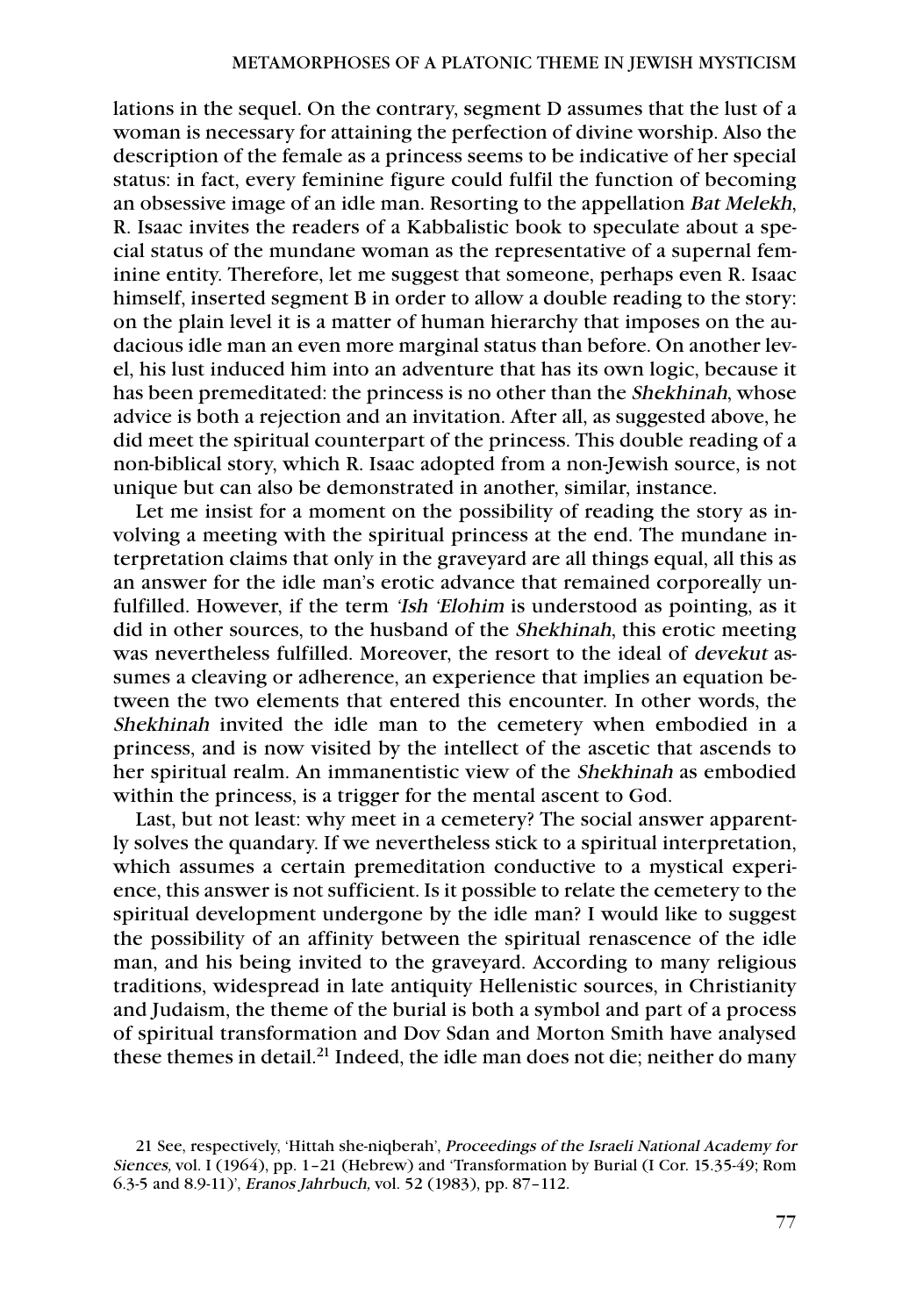of the mystics undergoing the symbolic burial in order to be regenerated. However, his becoming part of the cemetery scene for a long period is quite evident and this fact invites the possibility, though certainly not the certainty, that this nexus and burial and rebirth may be the reason for the selection of the cemetery as the scene for a story emphasising a spiritual renascence. One last remark on the cemetery: according to Jewish tradition this is not a very salient place for reaching a mystical experience of the divine, neither to perform miracles nor bless people. The very occurrence of this theme fosters the thesis of an alien source.

# 5. SOME POSSIBLE GREEK SOURCES

I have addressed the possible manner in which R. Isaac of Acre could explain this passage to another Kabbalist. It is doubtful that he was aware of its original Platonic source, or if he would have cared about it. Plato was, according to a passage he quotes as received as a tradition, an ambiguous figure, which is much better than the totally wrong Aristotle:

A fallacious proof … as the proof adduced by Plato, in order to demonstrate his opposition to the tradition [Kabbalah] of the prophet Jeremiah, blessed be his memory, which was a complete lie; this was acknowledged by Plato [himself] as he revealed in a dream to his disciple, after his death, as I have written in the book *Divrei ha-Yamim* and in the book *Hayyim de-'Orayyta*'.<sup>22</sup>

However, what seems to me important from our point of view, viz. religious transformations, is the behaviour of the Princess. A person of lower origin who makes erotic advances approaches her and she is, if my assumption that segment B is an interpolation, accepting them. The outcome, different indeed, does not solve the quandary of what type of figure looms from the attitude she expressed in the first encounter. In my opinion, the corporeal princess is close to the figure of the Muse Polyhymnia, presented in Plato's Symposium 187d–e as embodying the Eros Pandemos, the source of the earthy, corporeal love. Unlike the celestial, or the Uranian eros, which is, in fact, the gist of R. Isaac's story, Polyhymnia is a prostitute of superhuman nature. Unlike the Platonic dichotomy between these two diverging forms of love, R. Isaac, or his source, envisioned the lower, following nevertheless to a certain extent Plato's thought, as the representative of the higher. Material love is a manner of inciting the later and more sublime attachment to the spiritual, which cannot otherwise be attained. The transcendental Urania needs the mundane Polyhymnia in order to be loved by mortals.

22 Sefer 'Otzar Hayyim, Ms. Moscow-Guenzburg 775, fol. 22a. Unfortunately, these two books of R. Isaac of Acre seem to be lost. R. Isaac claims that he heard the story from the mouth of R. David ha-Kohen, a Kabbalist and leader of Toledan Jewry in the second half of the 13th century, who, in his turn, heard it from his teacher, R. Moses ben Nahman, the famous Nahmanides.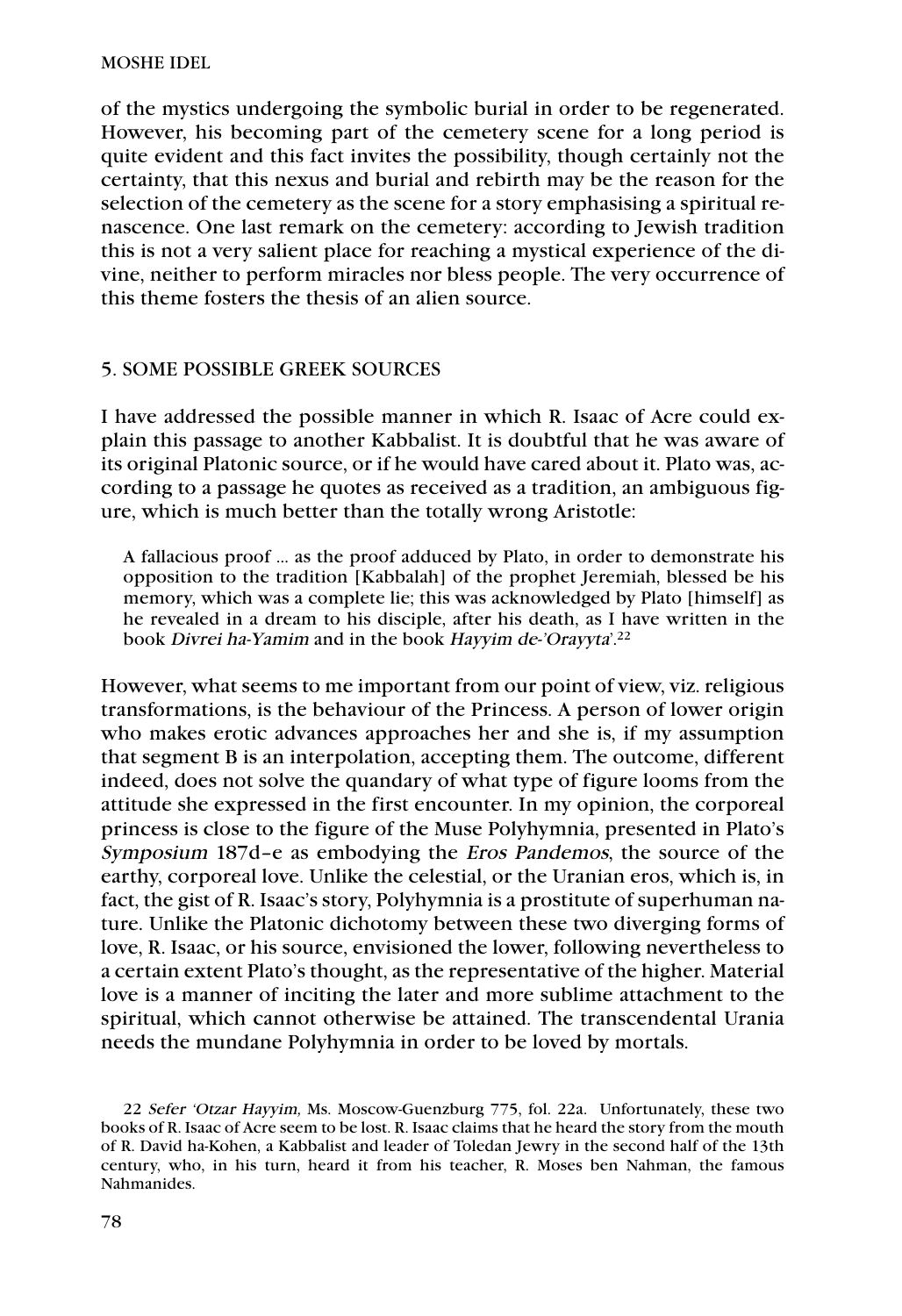There are reasons to believe that this parable reached R. Isaac of Acre from a Sufi source.23 Originally, it seems, however, that the parable of the princess and Diotima's speech in Plato's Symposium 210–212 are related. Nevertheless in her famous speech Diotima does not mention solitude at all, either in the sense of seclusion from society or in that of mental concentration. The Greek ideals of contemplation, in both their Platonic and Aristotelian versions, are less concerned with specific techniques, or with shamanic attainments that would complement the contemplative achievements though shamanic elements were known in ancient Greece.<sup>24</sup> Thus, a transformation of the story took place either in a Sufi hypothetical version or in R. Isaac's rendition of a more Platonic version.

Nevertheless, some forms of solitude are mentioned by the Muslim philosopher Averroes (1126–1198) in connection with Socrates' understanding of God:

And he who among them belong to the unique individuals, like Socrates, who chose isolation and separation from other people and retreat into their souls always, until those of great heart believed that through this dedication and forced contemplation of the above-mentioned forms, one shall arrive at the first form that can be apprehended.25

Here, as in the parable of the princess, it is possible to ascend from the intelligibles, or the forms, to the apprehension of God Himself, by means of solitude and mental concentration. Is the practice of solitude attributed to Socrates because he was the one to quote Diotima's comment in Plato's dialogue? In any event, Averroes' comment seems to reflect an even earlier tradition depicting Socrates as a recluse, already cited by R. Yehudah ha-Levi. It is interesting to note that there is a tradition in R. Moses Narboni's Commentary to Sefer Hai Ben Yoqtan, according to which:

the later ones blamed the pious one Socrates for bringing himself to lack of holiness because the difference between elitist study and the study of the masses was not clear to him. And I refer to the practitioner of hitbodedut from the polis, and the wholeness of his nature that he not take to his soul that which God and the prophets did not do, in making the fool and the wise man equal.26

Socrates is portrayed here as one who did not understand the difference between the nature of the contemplation of the wise man and that of the masses, a misunderstanding that costs him his life. It seems that this critique

<sup>23</sup> See P. Fenton, Ovadia et David Maimonide, Deux traites de mystique juive (Lagrasse: Verdier, 1987), p. 104 note 218, who adduced important parallels between part D of the quote from R. Isaac about the importance of the corporeal love, and Sufi material.

<sup>24</sup> See I. P. Couliano, Experiences de l'extase (Paris: Payot, 1984), pp. 25–43.

<sup>25</sup> R. Joseph Ben Shem Tov, Commentary to Averroes' Iggeret ha-Devequt (Epistula de Conjunctione), Ms. Berlin 216 (Or. Qu. 681), p. 325. I could not find a parallel to this statement in I. Alon's monograph Socrates in Mediaeval Arabic Literature (Brill, Leiden, Jerusalem, 1991). 26 Ms. Oxford-Bodleiana 1351, fol. 125ab.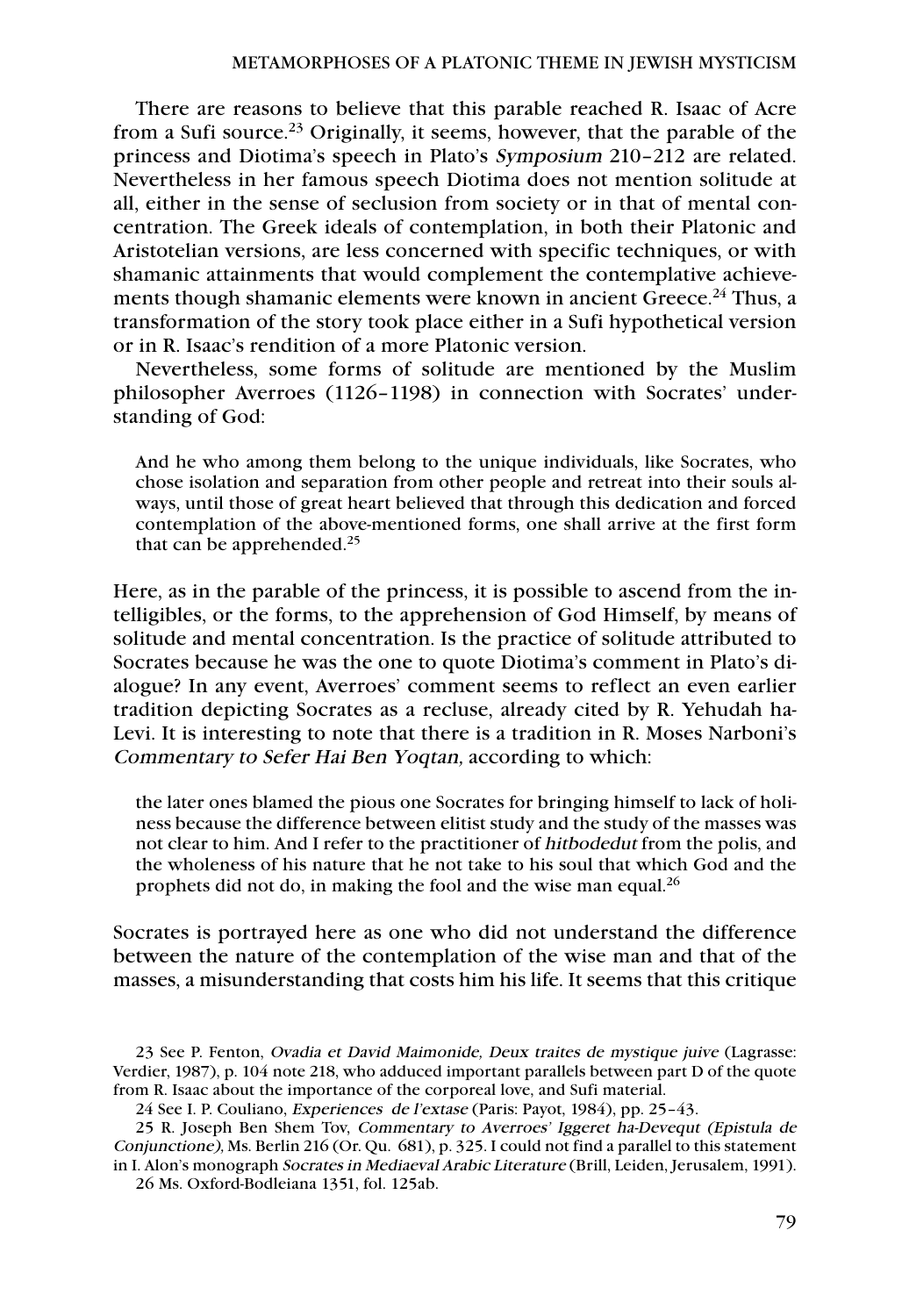is made from a Platonic perspective, which emphasised the importance of esotericism.

Thus, a mystical device that will become part and parcel of ecstatic Kabbalah, had been attributed to Socrates independently of Jewish mystical sources, and it is this practice in particular that is incorporated in the idle man's story. Socrates, like the idle man, isolated himself from the city.

#### 6. CONTEMPLATING WOMEN IN 18TH-CENTURY POLISH HASIDISM

A transformation that is both induced and represented by the idle man story is that of ideals in a late development in Jewish culture: Polish Hasidism of the 18th century. The above story represents, as already indicated, an appropriation of a narrative from an alien source. This is by no means new in medieval Jewish and non-Jewish literature, which is replete with stories taken from Hindu, Arabic and Christian sources. What, however, becomes clear from R. Isaac's story under scrutiny is that it introduced a new ideal, which can be achieved by resorting to what I shall call anomian techniques.27 By this term I mean that neither study of the Torah or of the Talmud nor the performance of the commandments are mentioned or even implied in the story itself. Instead, we learn about a state of separation from society, mental concentration, spiritual separation from sensibilia, and contemplation, which are even more peculiar if we remember that they are concerned with a fixation of thought on the image of a woman. A perusal of the text of the story does not even allow the possibility of identifying the idle man, or his avatar into a saintly figure, with a Jew. Apparently this was not even the intention of R. Isaac, and this fact indicates, in my opinion, the alien source of the story. Thus, by resorting to anomian techniques a non-Jewish idler may become, according to the view of two important Kabbalists, a religiously ideal figure.

Since the story had been preserved in a broad ethical treatise we may assume that it had been widely circulated and had therefore influenced Hasidism, as noted above. Indeed, this revivalist movement moved away from the classical ideals of study of the Torah and recommended more emotional forms of worship, gravitating around devotion, enthusiasm, union and communion with God. This shift in the centre of gravitation of Jewish culture in some parts of Eastern Europe is quite a significant one, but I cannot enter here into a discussion of its possible reasons.

However, as the development and the appropriation of this story show, the emergence of spiritual ideals that draw attention away from learning, was not new to the Hasidic masters. It would be disproportionate or perhaps

<sup>27</sup> I use the term 'anomian' in order to distinguish between the nomian, namely Halakhic rituals, on the one hand, and the anti-nomian behavior, intended to subvert the status of Halakhah. Therefore, anomian points to indifference to the details of the common ritual practice.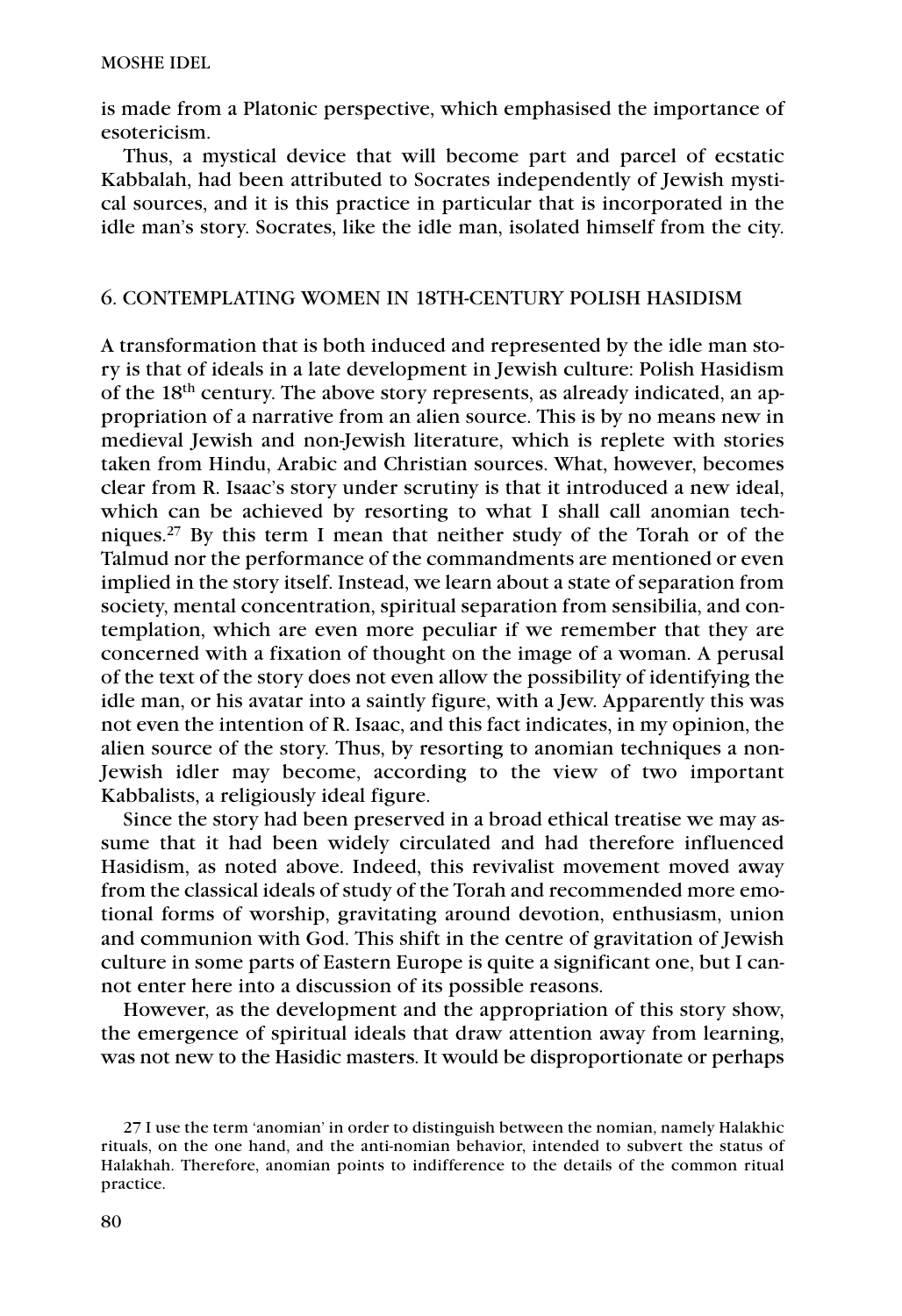even ridiculous to attribute the dramatic shift characteristic of Hasidic mysticism and of it as a movement to a single story. Moreover, one could argue that the story is to be understood as a prooftext for Hasidic ideals rather than as a springboard for such ideals. Nevertheless, in a culture like Rabbinic and post-Rabbinic Judaism that is so eager to find prooftexts, the availability of an appropriate prooftext is very helpful for a master striving to promote new ideals.

Moreover, I would be less sceptical about attributing the use of the story to its role as prooftext. The masters who initiated the shift toward a more popular ideal, emphasising the importance or at least the possibility of the uninformed attaining a more sublime religious experience, did not start in a vacuum. They were consumers of ethical literature like de Vidas' Reshit Hokhmah before they become leaders of a new movement. I assume that this story, and other similar to them that cannot be discussed here, somehow prepared the ground and inspired the masters who initiated Hasidism, and as such they were among the springboards that later on became prooftexts as well. Thus, the religious transformation of the idle man represents a micro-change that was among several factors inspiring and fostering a much greater social religious change.

The name of R. Isaac is only rarely mentioned in the Hasidic writings that were influenced by this parable. Nevertheless, there can be no doubt as to its influence. The impact of this parable on R. Jacob Joseph of Polonoy and other Hasidic masters has been already noted by Mendel Piekarz,<sup>28</sup> Mordekhai Pachter<sup>29</sup>, Ze'ev Gries<sup>30</sup> and in Amos Goldreich's important remark. <sup>31</sup> Indeed, R. Jacob Joseph of Polonoy explicitly mentions his source, "[R. Isaac] of Acre" in a context that may be interpreted as if the Besht himself concurs to the view of the ecstatic Kabbalist.

There is an aspect of blessing and curse not from the side of a revenge because he had rebelled against the king but solely from the aspect of his not being in union with the innerness of the Torah and the commandments but by the intermediary of the adorned woman with the pertinent issues, for each and every one of Israel according to his aspect and desire as it is written in the name of my teacher<sup>32</sup> in the pericope  $Re'eh$ , see there, and it seems that it concerns another issue as it is written in  $R[eshit] H[okhmah]$  the gate of love chapter 4 on the account of DeMin Acco, that out of the desire of the lust of women he was separated from the corporeality and turned to unite with the intelligibilia because of that separation, so that he united himself to Him blessed be He. See there and she

28 M. Piekarz, The Beginning of Hasidism – Ideological Trends in Derush and Musar Literature (Jerusalem: Mossad Bialik, 1978), pp. 208–9, 234 (Hebrew). It should be noted that the trace of the above passage is conspicuous also in an additional early Hasidic text, quoted in R. Jacob Joseph of Polonoy, Tzafnat Pa`aneah, fol. 49a. See Piekarz, The Beginning of Hasidism, p. 261.

29 Pachter, 'The Traces of the Influence', pp. 576–7.

30 See Z. Gries, Conduct Literature (Regimen Vitae). Its History and Place in the Life of the Beshtian Hasidism (Jerusalem: Mossad Bialik, 1989), pp. 206–7 (Hebrew).

31 Me'irat `Einayim (ed. A. Goldreich), pp. 399–400.

32 Namely R. Israel ben Eliezer, Ba`al Shem Tov, the founder of 18th-century Hasidism.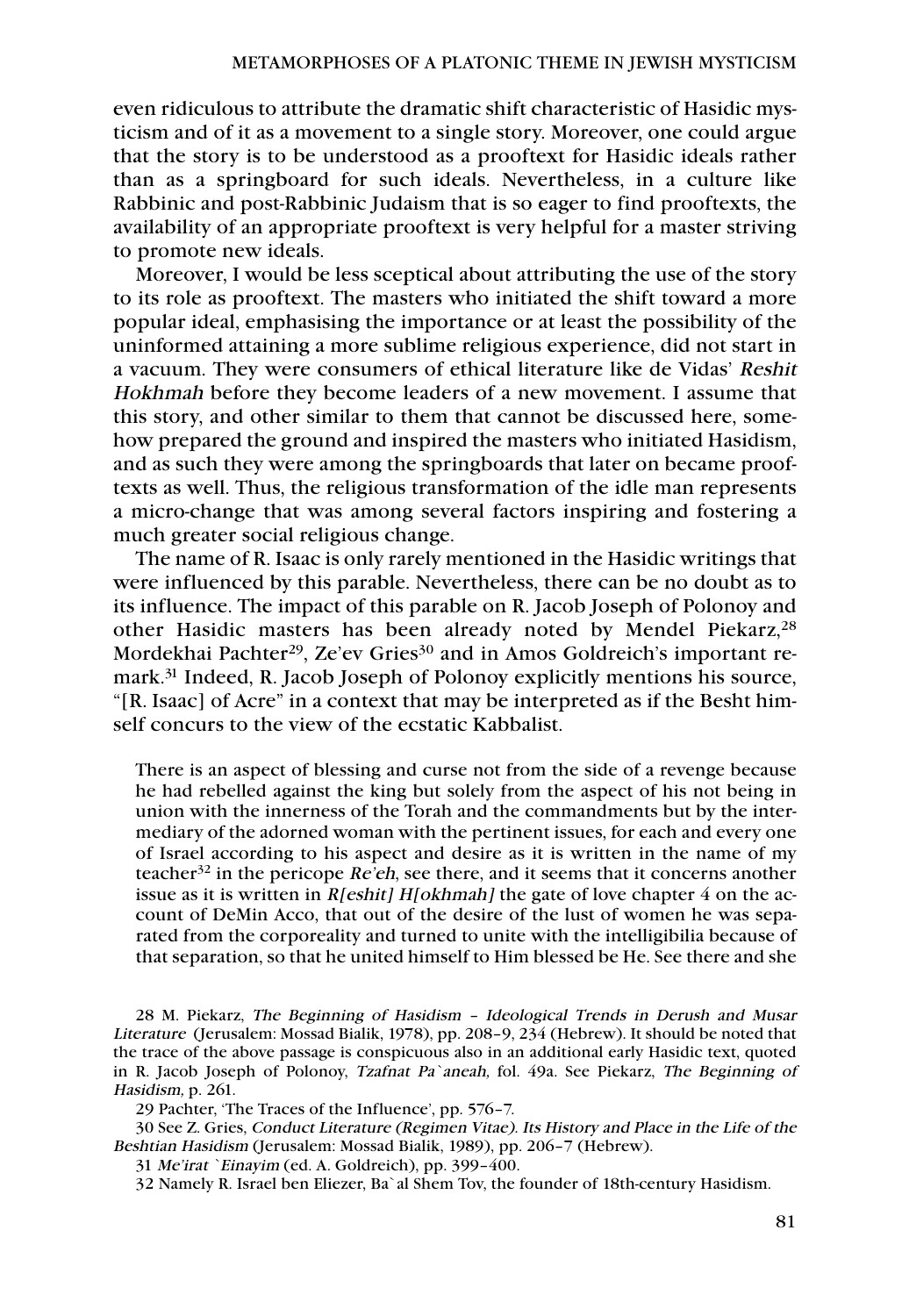is she.33 Because of it, it will be understood that the arrival of the blessing and the curse to you namely the blessing being the lust of this world He will give him from the aspect of the above mentioned adorned woman, because his soul did not yet desire the intelligibilia. And then the curse is coming, namely the lust has been taken away from each one according to the aspect of his desiring her, so that he will desire to this so much that he will divest from the corporeality out of his desire for this… and after he had separated from his corporeality out of his desire for this matter…then you should transform and intelligise the intelligibilia and this is the meaning of what is written: "And thou shall return to the Lord thy God" by means of the same desire to which you had been accustomed through the time that you had been removed from God…and you will no more desire anything corporeal, which is the adorned woman, by means of the lust of this world but you soul will desire Him, blessed be He.<sup>34</sup>

Especially interesting is the fact that the Besht is reported to have described the protagonist of R. Isaac's story as "Hasid 'Olam" a syntagm that may be understood as a Pious of the entire world. The very resort to the term Hasid, a term that is not found in R. Isaac's story or in its immediate context, represents the transformation of the recluse into a paragon of 18th-century Hasidism.

However, beyond the direct quotations, which show how the anomian way of life of the solitary sage brought him to the highest religious attainment, Hasidic masters developed the attitude adopted from R. Isaac into a directive for their own life. According to a tradition found in a book of a late 18th-century Hasidic author, R. Aharon Kohen of Apta:

The righteous is able to apprehend the incense, which is the holiness and the Being, the presence and the *Ruhaniyut*<sup>35</sup> which maintain everything. In every place that he looks, he sees only the divine and the Being, even etc.<sup>36</sup>

In my opinion, the word "etc." found in the text stands for the contemplation of a woman, who can be conceived as enveloping the divinity, the

33 This formula as designating a mystical union is found in Jewish philosophers and ecstatic Kabbalists in the 13th century. It stems, presumably, from Sufi sources.

34 R. Jacob Joseph of Polonoy, Toledot Ya`aqov Yosef (Koretz, 1780), fol. 45b. See also his Tzafnat Pa`aneah (New York, 1976), fols. 49a, 83ab and Ben Porat Yosef (Pietrkov, 1884), fol. 21ab. This explicit awareness of the founders of Hasidism as to the Kabbalistic source of an immanentist view should have been taken into consideration when R. Elior, 'Spiritual Renaissance and Social Change in the Beginnings of Hasidism', in `Alei Shefer, Studies in the Literature of Jewish Thought Presented to Rabbi Dr. Alexandre Safran, ed. M. Hallamish (Bar-Ilan University Press, 1990), pp. 35–9 (Hebrew), claims that Hasidism has introduced a farreaching transformation of Kabbalistic concepts, and adduces as her major example the concept of the discovering the divine within this world. Likewise, I. Tishby, 'The Messianic Idea and Messianic Trends in the Growth of Hasidism', Zion, vol. XXXII (1967), p. 27, note 122 mentions the theme of tracing the beauty of a beautiful woman to its supernal source in R. Barukh of Kossov, Yesod ha-'Emunah (Chernovitz, 1864), fol. 100a, as the view of the Great Maggid, without being aware either of the discussions of R. Jacob Joseph of Polonoy or of R. Isaac of Acre.

35 Namely the spirituality that sometimes represents a form of divine immanence.

36 R. Aharon Kohen of Apta, 'Or ha-Ganuz le-Tzaddiqim (Zolkovie, 1800), fol. 9b.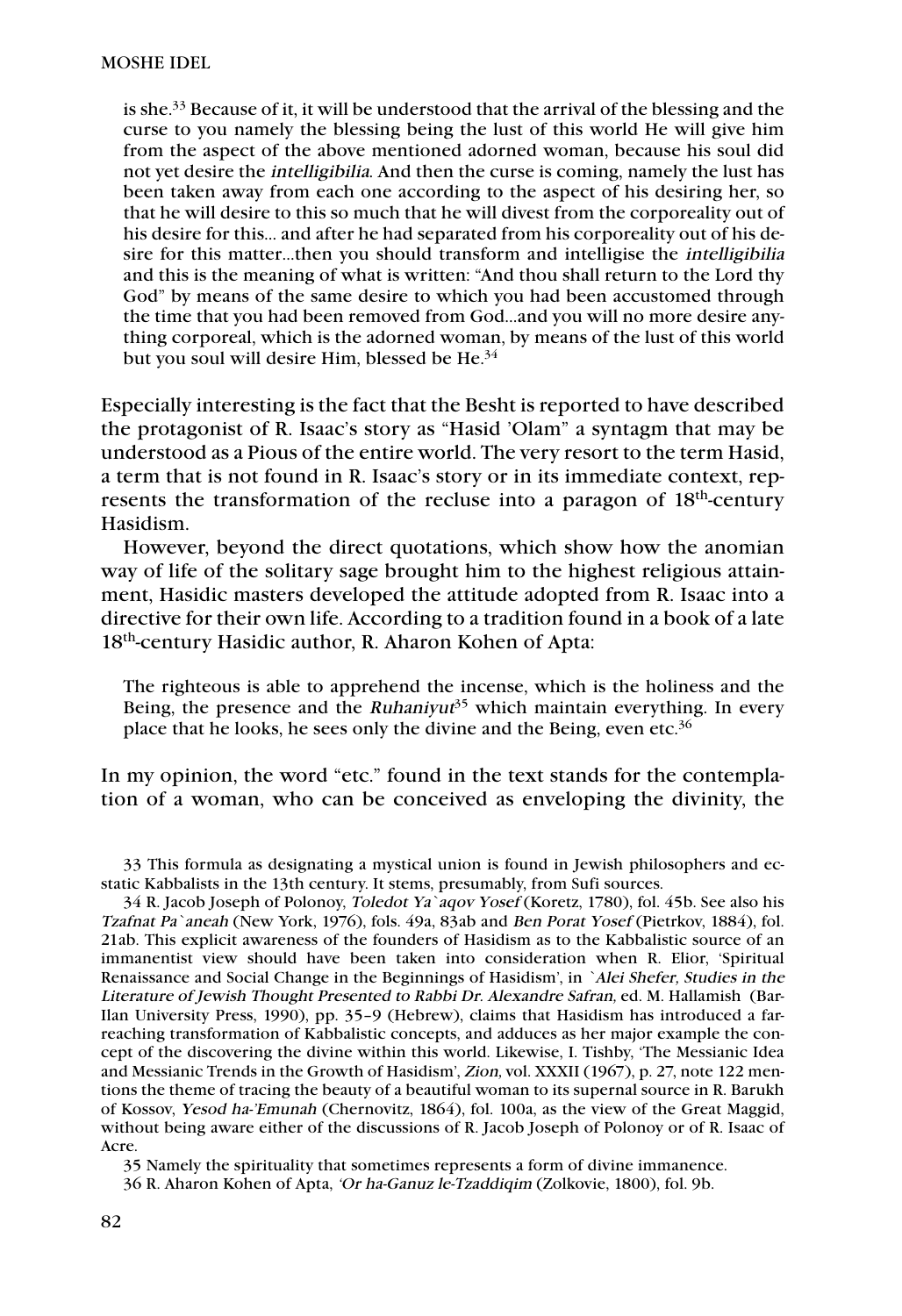presence and the spiritual force. The immanence of the spiritual force in man and in the world is here as obvious as that of other terms like divine presence and hiyyut – namely vitality – in other contexts. Elsewhere, in the same book we learn that:

The intention of Sarah in all her adornments and embellishments only for the sake of heaven, as someone who embellishes the image of the King. Namely there is a connection between the supernal vitality, which is a spark of the Shekhinah and man. Therefore, if someone is adorning himself, he does so in order to hint at the adornment of the Shekhinah and his beauty is from the splendour of the Shekhinah. So also he must think of the case where someone sees a beautiful and adorned person. [He must think] that this person is in the image of God, and he shall think that he sees the beauty and the adornment of the image of the King. And this was the intention of Sarah when she embellished herself. $37$  Namely, as it is said<sup>38</sup>: "Go out and see, daughters of Zion", namely go out of your corporeality and see the Ruhaniyut of a thing, since the corporeality of a certain thing is only a sign [Tziyun] and a hint of the supernal Beauty. Here, a spark of beauty out of the beauty of the world of Tiferet is dwelling below. And it is incumbent to reflect [lekhavven] that this beauty is annihilated [battel] as a candle at noon, in comparison to the supernal beauty and splendour. 39

What should concern us in the framework of this discussion is the fact that the moderate immanentist theory of R. Isaac of Acre was developed in Hasidic discussions, which emphasised contemplation of the beauty of the woman as a means of reaching out to the supernal source of beauty. Second, and even more important from our vantage-point, is the assumption that the synthesis between the ecstatic Kabbalah and philosophical terminology, represented by the use of the term 'intelligibles' was accepted by R. Jacob Joseph in his elaboration on R. Isaac's story. Thus, in addition to their mystical linguistic features, the ecstatic descriptions occasionally adopted philosophical terminologies, a fact that adds another dimension to the phenomenological affinities between Hasidism and the ecstatic Kabbalah.40

Especially interesting in this context is a lengthy passage of R. Ze'ev Wolf of Zhitomir, one of the followers of the Great Maggid, where three different attitudes to the beauty of women are described. The first revolves around a biographical incident of the Great Maggid, consisting of a rather conservative repulsion of feminine beauty, activated by an intellectualistic

37 On the embellishments of the woman that is the Torah according to the Besht in the passage from Toledot Ya`aqov Yosef, fol. 45b, which deals with R. Isaac's story.

39 R. Aharon Kohen of Apta, 'Or ha-Ganuz le-Tzaddiqim, fol. 10b; for the source of his view see R. Dov Beer of Medzhiretch, Sefer Maggid Devarav le-Ya`aqov (ed. R. Schatz-Uffenheimer) (Jerusalem: Magnes Press, 1976), pp. 29–30; see also R. Ze'ev Wolf of Zhitomir, 'Or ha-Me'ir (New York, 1954), fols. 11c–12a.

40 For another instance of reverberation of a legend found in ecstatic Kabbalah, again R. Isaac of Acre, in Polish Hasidism, see M. Idel, 'Enoch, the Mystical Cobbler', Kabbalah, vol. 5 (2000), pp. 265–86 (Hebrew).

<sup>38</sup> Song of Songs 3:11.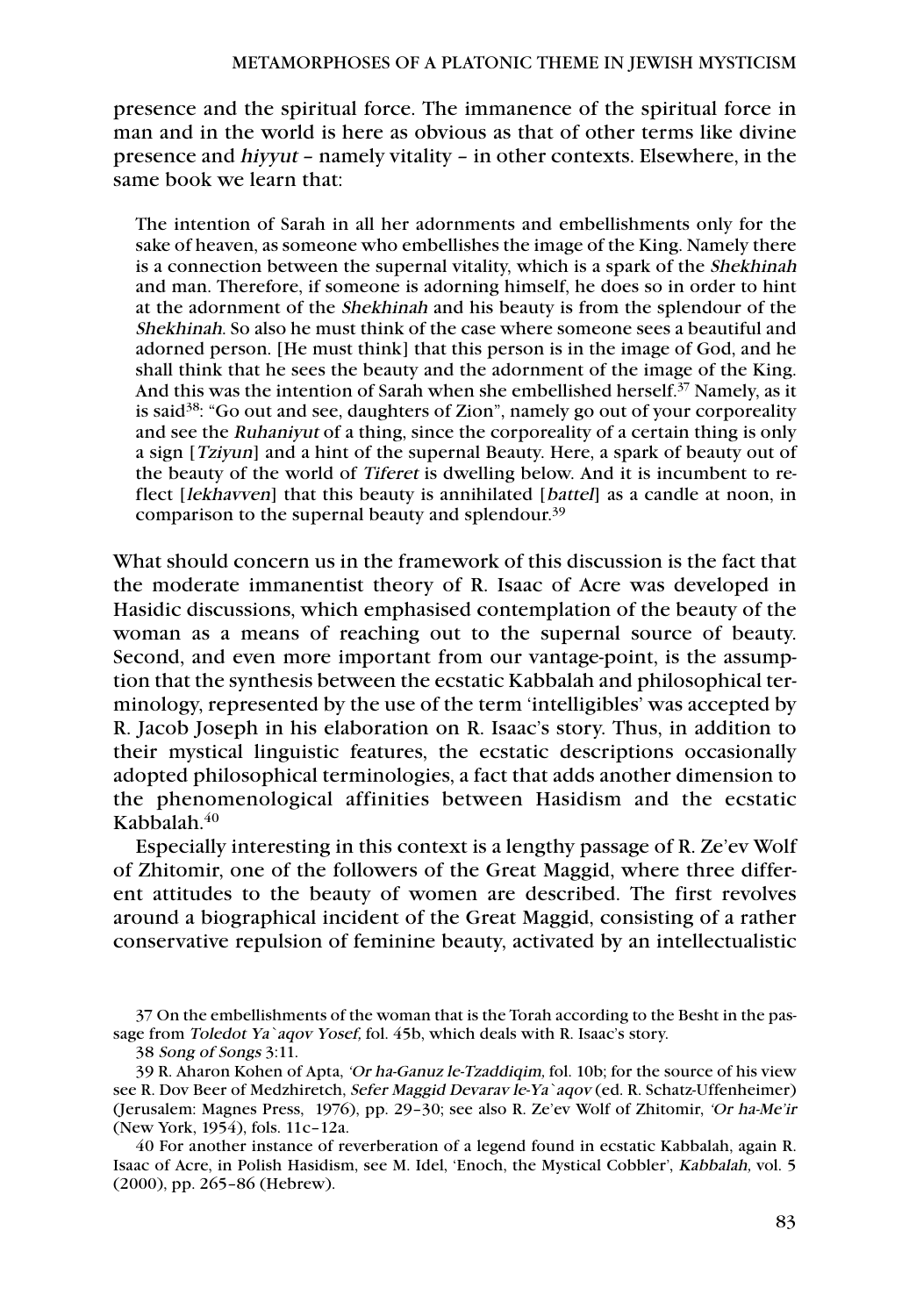retracing of the origin of that beauty to the low corporeal elements. The younger Maggid retraces the source of female beauty to the aggregation of the coarse, corporeal components and an awareness of this ultimate source transforms the attraction to a woman into repulsion. This type of reaction relates to the earlier part of the Great Maggid's life when he was a teacher in a village, and it is characteristic of the more ascetic trends in Kabbalah. The other one, however, is more in vein with the view of R. Isaac of Acre and de Vidas, a view that traces the source of beauty to the Shekhinah, called "the most beautiful of all the women, the image of all the images that are reflected in Her." Beauty is to be elevated to its source and a beautiful woman reflects the splendour of the divine presence here below. The third one assumes that the elevation of the beauty to its source causes pleasure to God, an approach that can be understood as theurgy. $^{41}$ 

It is important to recall that the assumption that it is possible to find spiritual elements within the material realm was conceived as a technique in Cordovero. Therefore, the immanentist views of the Hasidic masters, who discovered God in this world, should not surprise someone acquainted with the thought of this Safedian Kabbalist and that of his students. It is particularly important to mention that Cordovero's recommendation is related in that text, like in Hasidism, to the notion of devekut. Moreover, an important shift in the ideals of Hasidism in comparison to an earlier form of Kabbalah, the Lurianic one, should be mentioned. Luria and his followers were ascetically oriented, and they had a rather significant impact on Jewish mystics later on, but this attitude was attenuated in Hasidism, as we shall see below.

Let me address now the macro-change that affected the behaviour of some Hasidim, which is part of a restructuring of Jewish culture in some circles in Eastern Europe. In one of the most vicious critiques against Hasidim, authored by R. David of Makow, they are accused of looking to women in the market and elevating their thought to God:

They walk as idle persons and talk vain talks saying that whoever walks in the market and gazes at women, elevates his thought to God, Blessed be His Name, and thus he worships God.<sup>42</sup>

Here, no literary hints at R. Isaac's story are to be found; mysticism becomes an ethos, one concerned with eros, but an ethos nevertheless. In another famous polemical treatise of the same R. David of Makow, we find an interesting passage, attributed to a Hasidic figure, a certain R. Leib Melammed.

<sup>41</sup> See R. Ze'ev Wolf of Zhitomir, 'Or ha-Me'ir, fol. 16cd. More on this issue, in the context of a broader analysis of R. Ze'ev Wolf's passage see M. Idel, 'Feminine Beauty – A Chapter in the History of Jewish Mysticism', Within Hasidic Circles, Studies in Hasidism in Memory of Mordecai Wilensky, ed. I. Etkes, D. Assaf, I. Bartal and E. Reiner (Jerusalem: The Bialik Institute, 1999), pp. 317–33 (Hebrew).

<sup>42</sup> cf. R. David of Makow, in Hasidim and Mitnaggedim, ed. M. Wilensky (Jerusalem: Mossad Bialik, 1970), vol. II, p. 235.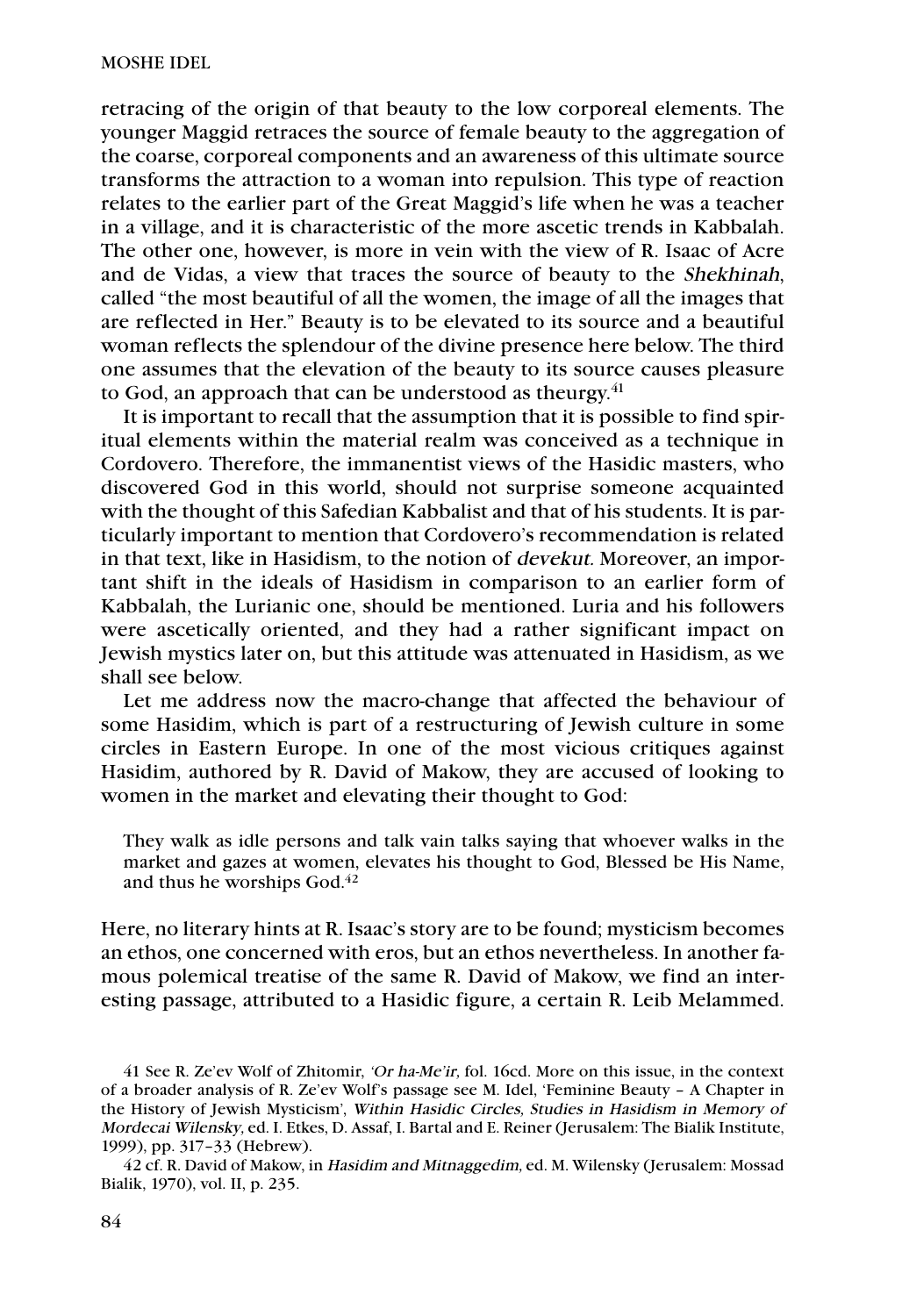However, very serious doubts has been cast on the authenticity of this passage, which scholars consider to be either a text forged by an opponent to Hasidism or possibly one written by a Frankist:

Once I was alone with a woman and she was lying on a made bed, naked without a shirt. And she asked me to "be with her," and this is sufficient for someone who understands. But I did not heed her words and I only contemplated her flesh and her great beauty until a great holiness came upon me and told me to desist. Therefore, it is proper for a man when he sees a woman to have great desire for her, but nevertheless not to have actually an intercourse with her, but rather to contemplate her and look at her intensely and he will pass the test and rise to a great rank. 43

In a manner reminiscent of the early 13<sup>th</sup>-century Hasidei Ashkenaz, there is the possibility of withstanding the erotic ordeal and of transforming it into a religious attainment. However, what is new in the late Hasidism, is the assumption, which I suggest is derived from R. Isaac's story, that the beauty of a woman may become the trigger for ascending to the divine realm.

Prima facie, R. Isaac's story could only reinforce a propensity for asceticism: the idle man becomes, in fact, an ascetic, and this transformation was crucial for his religious attainment. However, the way in which de Vidas understood the story should be taken into consideration in this context. After quoting R. Isaac's story, the Safedian Kabbalist wrote:

From this story we should learn that whoever will desire the Torah so much that he will think, day and night, only about her and not about any of the things of this world, he will attain a wondrous degree in his soul, and will not resort to ascetic practices and fasts, because the union depends only on the desire of the Torah and its love, so as he will desire it as the desire of his beloved.<sup>44</sup>

De Vidas recommends, therefore, the classical Jewish value of a love of the Torah, which renders the ascetic path superfluous. By doing so he may, indeed, move away from the original message of R. Isaac's story but is, nevertheless, closer to the gist of the Platonic source, as Diotima classifies the love of knowledge and learning as higher than that of a beautiful body. Moreover, according to de Vidas, the intense love as described in the story should be directed to God himself, and he adduced the story only in order to illustrate the possibility of an absolute dedication, which should, a fortiori, be directed to God. The Besht addressed the idle man story as part of

43 See Shever Poshe`yim, in Hasidim and Mitnaggedim, ed. Wilensky, vol. II, p. 115; see also D. Biale, Eros and the Jews (Basic Books, 1992), p. 126.

44 Reshit Hokhmah, Gate of Love, ch. 3, p. 426; see also p. 425. For the feminine symbolism of the Torah in Jewish mysticism see M. Idel, 'The Concept of the Torah in Heikhalot Literature and its Metamorphoses', Jerusalem Studies in Jewish Thought, vol. I (1981), pp. 41–2 (Hebrew); E. R. Wolfson, Circle in the Square, Studies in the Use of Gender in Kabbalistic Symbolism (Albany: SUNY Press, 1995), pp. 1–29; B. Holdrege, Veda and Torah (Albany: SUNY Press, 1996), pp. 145–6, 253, 256, 276–7, 302, 312, 338. For eros and Torah in general see S. Moses, Eros et la loi, Lectures Bibliques (Paris: Editions du Seuil, 1999), pp. 65–76.